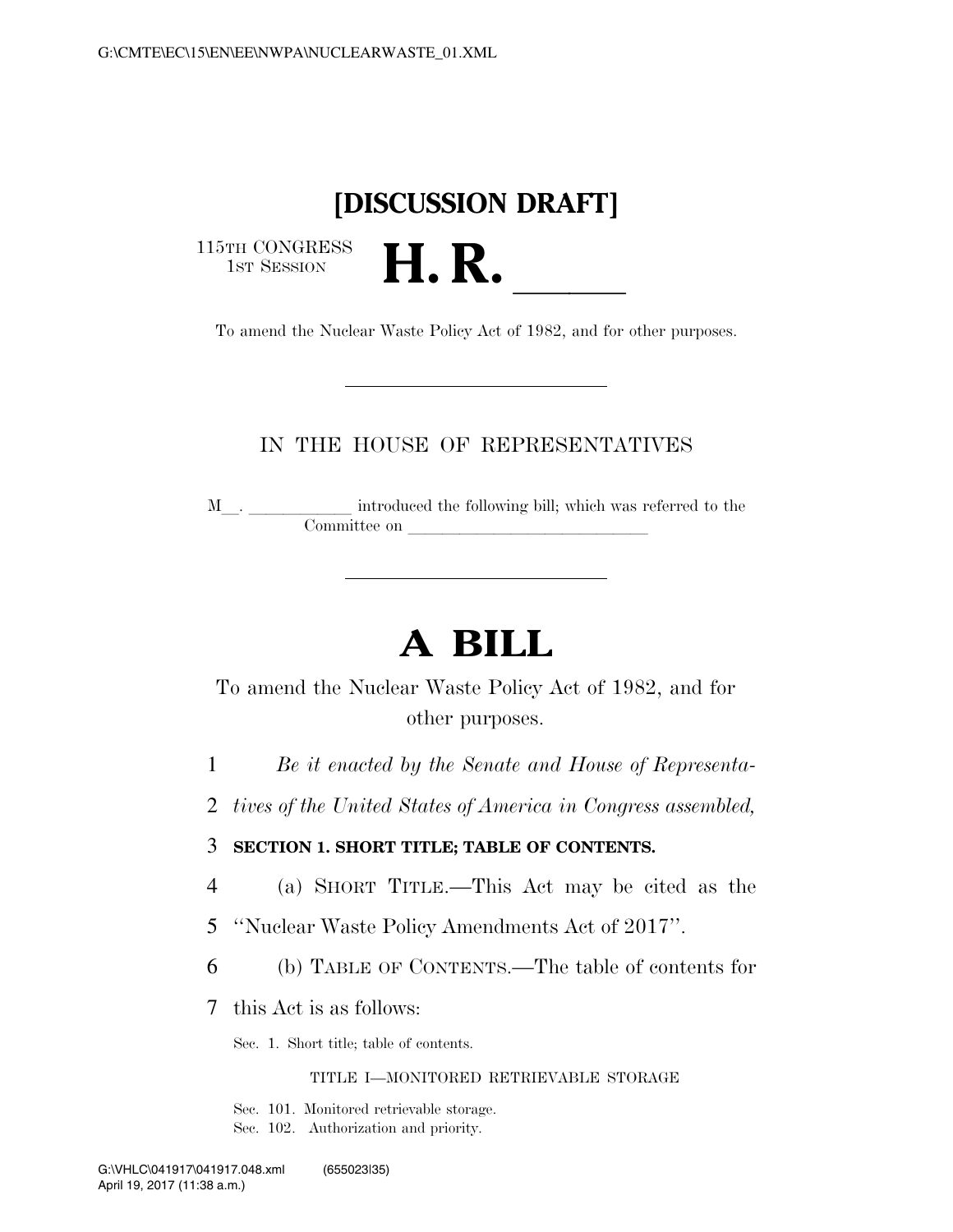- Sec. 103. Conditions for cooperative agreement.
- Sec. 104. Survey.
- Sec. 105. Site selection.
- Sec. 106. Benefits agreement.
- Sec. 107. Licensing.

#### TITLE II—PERMANENT REPOSITORY

- Sec. 201. Land withdrawal, jurisdiction, and reservation.
- Sec. 202. Water access.
- Sec. 203. Application procedures and infrastructure activities.
- Sec. 204. Pending repository license application.
- Sec. 205. Limitation on planning, development, or construction of defense waste repository.
- Sec. 206. Sense of Congress regarding transportation routes.

#### TITLE III—DOE CONTRACT PERFORMANCE

Sec. 301. Title to material.

### TITLE IV—BENEFITS TO HOST COMMUNITY

- Sec. 401. Consent.
- Sec. 402. Content of agreements.
- Sec. 403. Covered units of local government.
- Sec. 404. Termination.
- Sec. 405. Other benefits.
- Sec. 406. Disposal of spent nuclear fuel.
- Sec. 407. Updated report.

### TITLE V—FUNDING

- Sec. 501. Assessment and collection of fees.
- Sec. 502. Use of Waste Fund.
- Sec. 503. Availability of certain amounts.

#### TITLE VI—MISCELLANEOUS

Sec. 601. Certain standards and criteria.

Sec. 602. Office of Civilian Radioactive Waste Management.

# 1 **TITLE I—MONITORED**  2 **RETRIEVABLE STORAGE**

### 3 **SEC. 101. MONITORED RETRIEVABLE STORAGE.**

4 (a) PROPOSAL.—Section 141(b) of the Nuclear

5 Waste Policy Act of 1982 (42 U.S.C. 10161(b)) is amend-

- 6 ed—
- 7 (1) in paragraph  $(1)$ —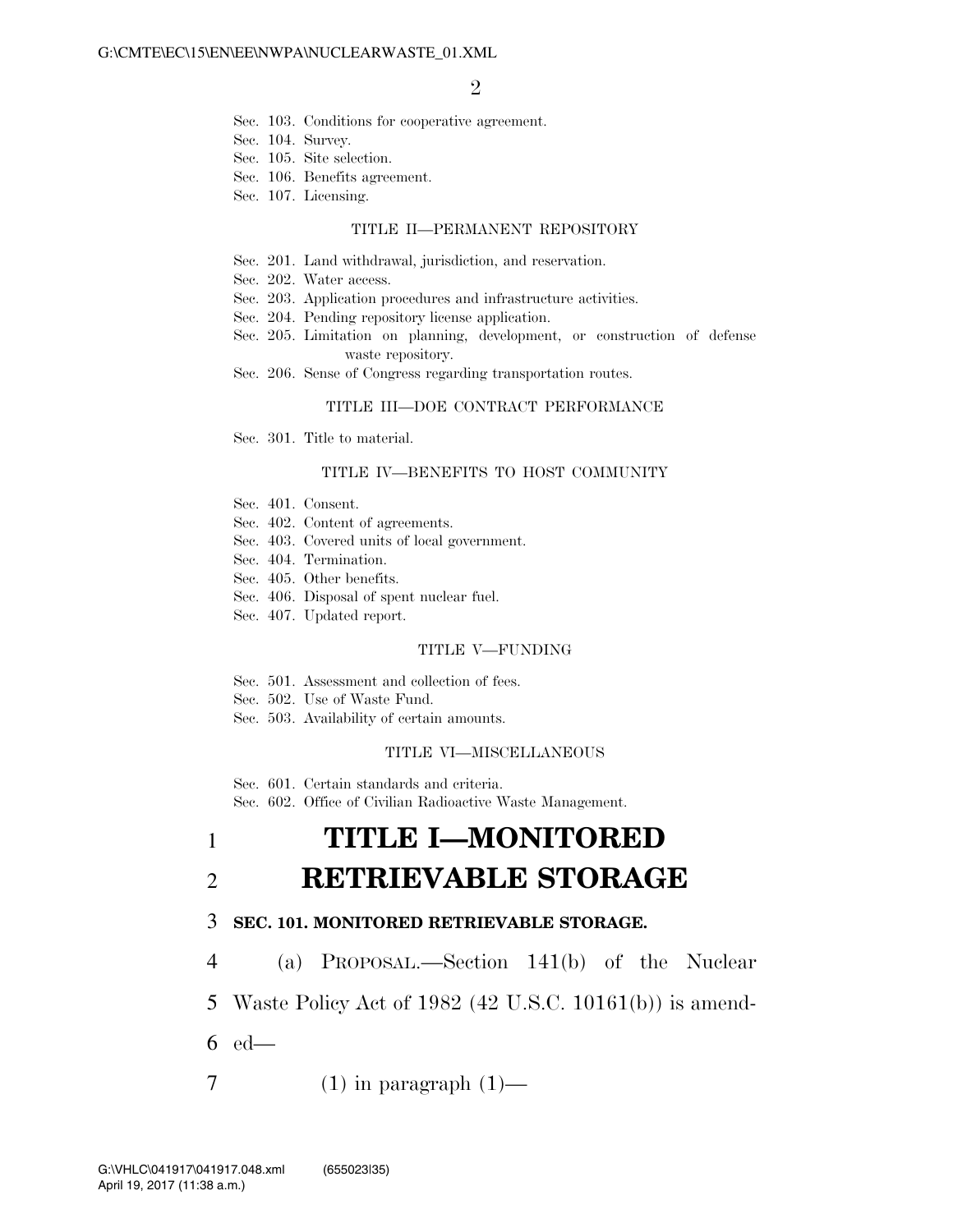| $\mathbf{1}$   | $(A)$ by striking "1985" and inserting                        |
|----------------|---------------------------------------------------------------|
| $\overline{2}$ | "2019"; and                                                   |
| 3              | $(B)$ by striking "the construction of";                      |
| $\overline{4}$ | $(2)$ in paragraph $(2)$ —                                    |
| 5              | $(A)$ by amending subparagraph $(C)$ to read                  |
| 6              | as follows:                                                   |
| 7              | "(C) designs, specifications, and cost estimates              |
| 8              | sufficient to-                                                |
| 9              | "(i) solicit bids for the construction of one                 |
| 10             | or more such facilities; and                                  |
| 11             | "(ii) enable completion and operation of                      |
| 12             | such a facility as soon as practicable;";                     |
| 13             | $(B)$ in subparagraph $(D)$ , by striking "this               |
| 14             | Act." and inserting "this Act; and"; and                      |
| 15             | (C) by adding at the end the following:                       |
| 16             | "(E) options to enter into cooperative agree-                 |
| 17             | ments with respect to one or more monitored retriev-          |
| 18             | able storage facilities."; and                                |
| 19             | $(3)$ by amending paragraph $(4)$ to read as fol-             |
| 20             | lows:                                                         |
| 21             | $\cdot$ (4) The Secretary shall, not later than 90 days after |
| 22             | the date of enactment of the Nuclear Waste Policy             |
| 23             | Amendments Act of 2017, publish a request for informa-        |
| 24             | tion to help the Secretary evaluate options for the Sec-      |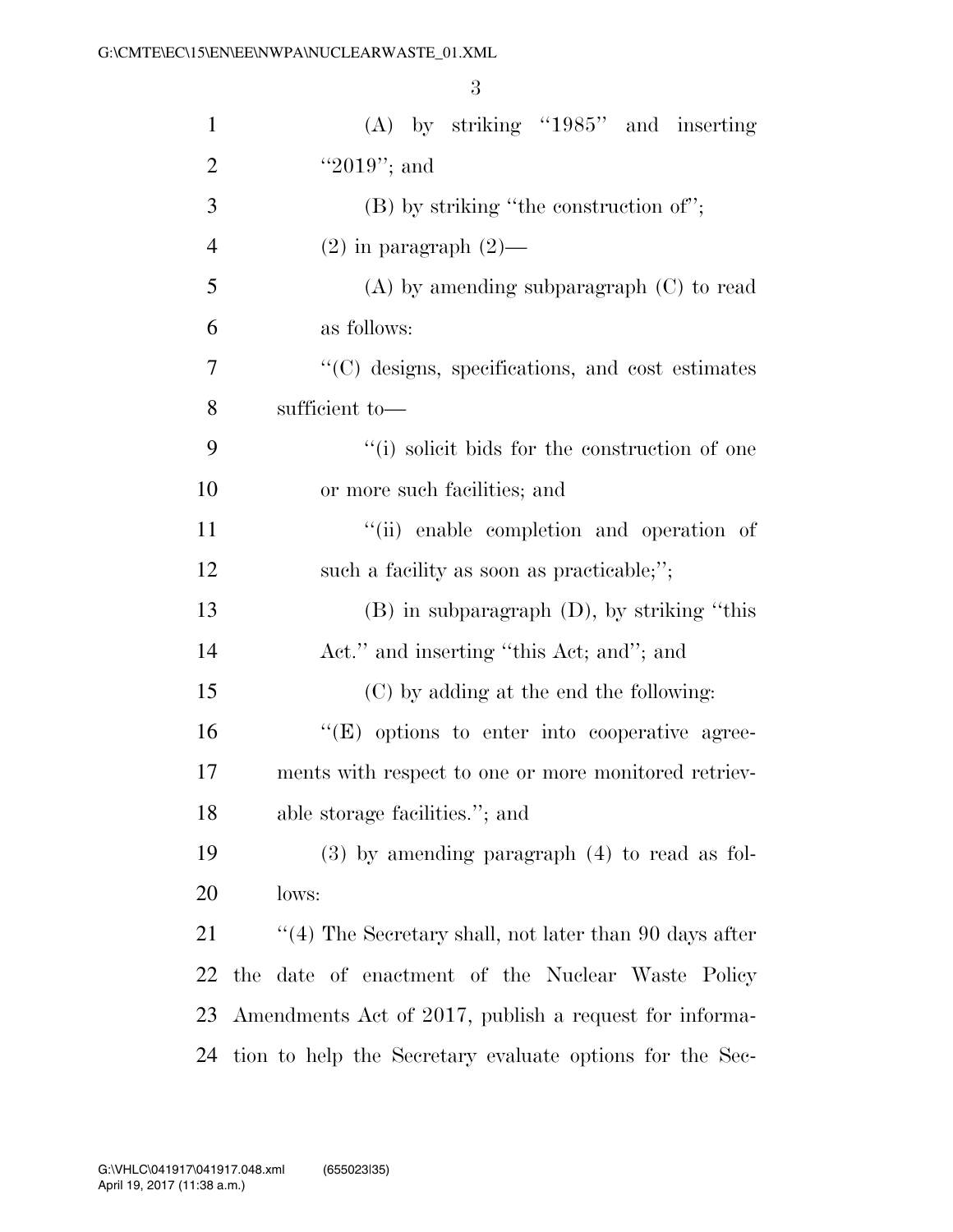| $\mathbf{1}$   | retary to enter into cooperative agreements with respect   |
|----------------|------------------------------------------------------------|
| 2              | to one or more monitored retrievable storage facilities.". |
| 3              | (b) ADDITIONAL AMENDMENTS.-                                |
| $\overline{4}$ | (1) IN GENERAL.—Section 141 of the Nuclear                 |
| 5              | Waste Policy Act of 1982 (42 U.S.C. 10161) is fur-         |
| 6              | ther amended—                                              |
| 7              | (A) in subsection (c)(2)—                                  |
| 8              | (i) by striking "If the Congress" and                      |
| 9              | all that follows through "monitored retriev-               |
| 10             | able storage facility, the" and inserting                  |
| 11             | "The"; and                                                 |
| 12             | (ii) by striking "construction of such                     |
| 13             | facility" and inserting "construction of a                 |
| 14             | monitored retrievable storage facility";                   |
| 15             | (B) in subsection (d), by striking "this sec-              |
| 16             | tion" and inserting "section $142(b)(1)$ ";                |
| 17             | (C) in subsection (f)(1), by striking "re-                 |
| 18             | ceipt by the Secretary of congressional" and in-           |
| 19             | serting "application by the Secretary to the               |
| 20             | Commission for";                                           |
| 21             | (D) by striking subsection (g) and redesig-                |
| 22             | nating subsection $(h)$ as subsection $(g)$ ; and          |
| 23             | $(E)$ in subsection $(g)$ , as so redesignated             |
| 24             | by subparagraph (D) of this paragraph, by                  |
| 25             | striking "authorized pursuant to this section"             |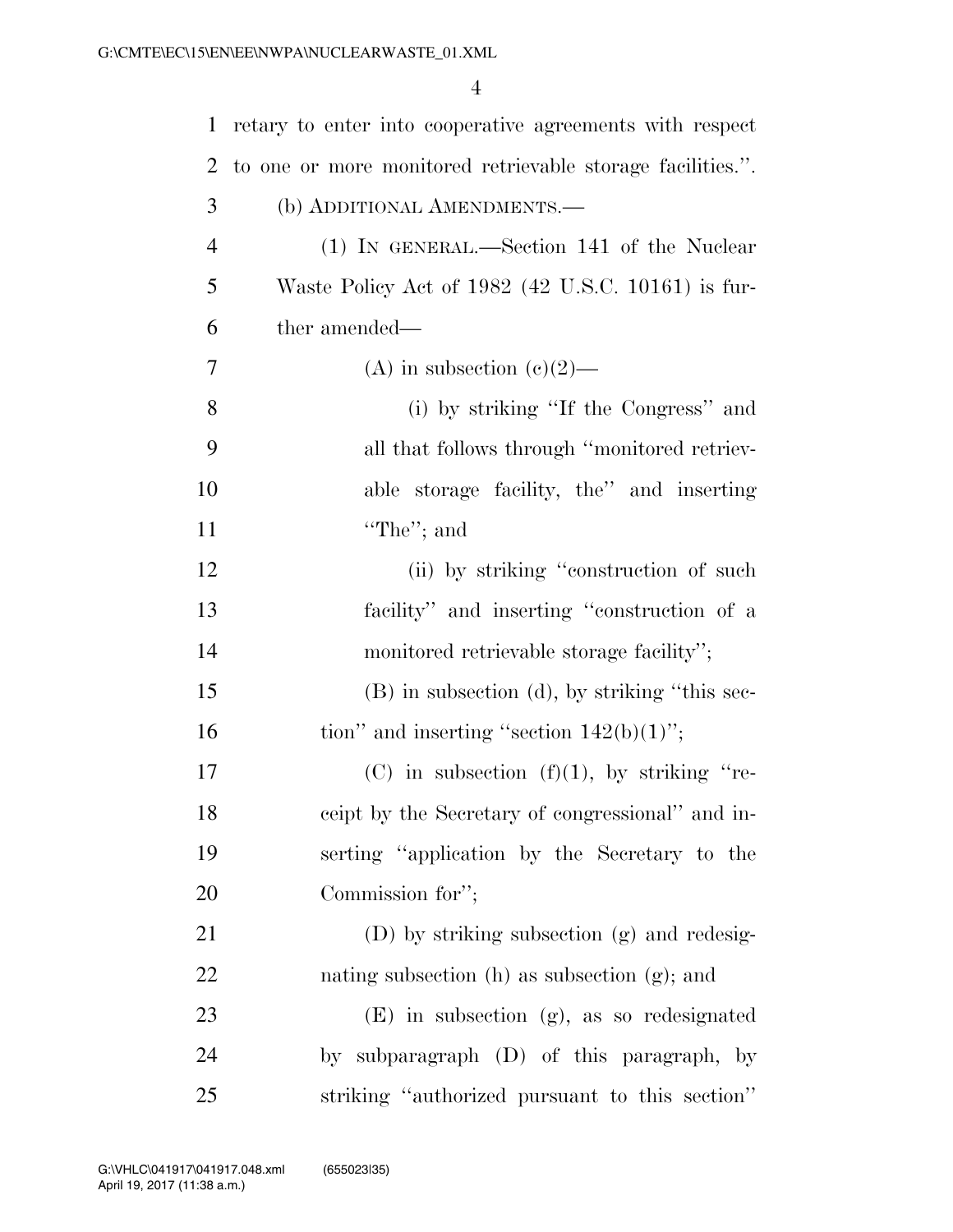| $\mathbf{1}$   | and inserting "for which the Secretary has sub-         |
|----------------|---------------------------------------------------------|
| $\overline{2}$ | mitted an application for a license under section       |
| $\mathfrak{Z}$ | 202(3) of the Energy Reorganization Act of              |
| $\overline{4}$ | 1974 (42 U.S.C. 5842(3)) pursuant to section            |
| 5              | $148(e)$ ".                                             |
| 6              | (2) DEFINITIONS.—Section 2 of the Nuclear               |
| 7              | Waste Policy Act of 1982 (42 U.S.C. 10101) is           |
| 8              | amended—                                                |
| 9              | $(A)$ in paragraph $(34)$ , by striking "the            |
| 10             | storage facility" and inserting "a storage facil-       |
| 11             | ity'; and                                               |
| 12             | (B) by adding at the end the following                  |
| 13             | "(35) In subtitle C of title I, the term 'coopera-      |
| 14             | tive agreement' means a cooperative agreement, con-     |
| 15             | tract, or other mechanism that the Secretary con-       |
| 16             | siders appropriate to support the storage of Depart-    |
| 17             | ment-owned civilian waste in one or more monitored      |
| 18             | retrievable storage facilities as authorized under sec- |
| 19             | tion $142(b)(2)$ .                                      |
| 20             | "(36) The term 'Department-owned civilian               |
| 21             | waste' means high-level radioactive waste, or spent     |
| 22             | nuclear fuel, resulting from civilian nuclear activi-   |
| 23             | ties, to which the Department holds title.".            |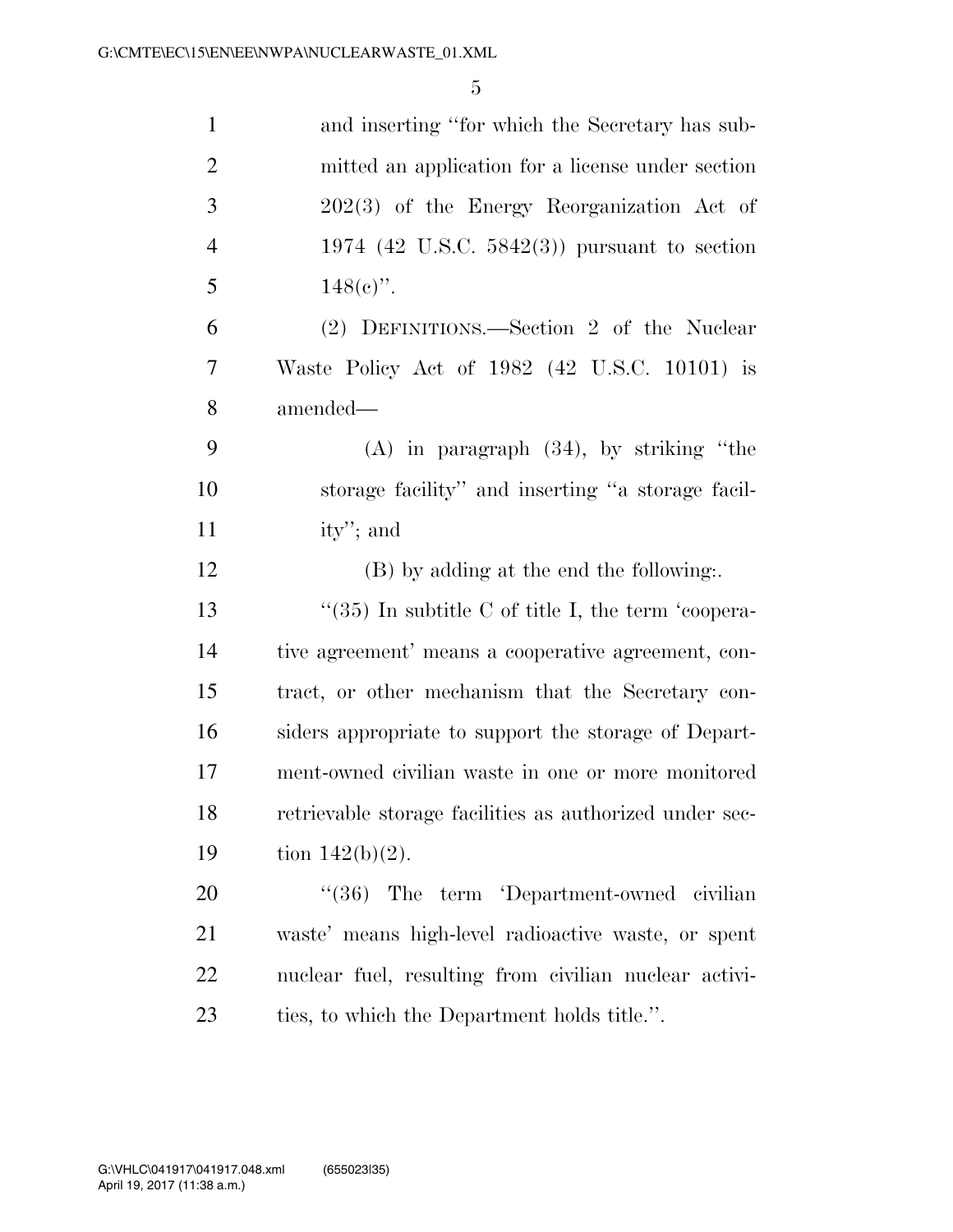### **SEC. 102. AUTHORIZATION AND PRIORITY.**

 Section 142 of the Nuclear Waste Policy Act of 1982 (42 U.S.C. 10162) is amended by striking subsection (b) and inserting the following:

 ''(b) AUTHORIZATION.—Subject to the requirements of this subtitle, the Secretary is authorized to—

7  $\frac{1}{1}$  site, construct, and operate one or more monitored retrievable storage facilities; and

 ''(2) store, pursuant to a cooperative agree- ment, Department-owned civilian waste at a mon- itored retrievable storage facility for which a non- Federal entity holds a license described in section 143(1).

 $14 \cdot$  "(c) PRIORITY.—

 ''(1) IN GENERAL.—Except as provided in para- graph (2), the Secretary shall prioritize storage of Department-owned civilian waste at a monitored re- trievable storage facility authorized under subsection 19 (b)(2).

20 "(2) EXCEPTION.—

21 "(A) DETERMINATION.—Paragraph (1) shall not apply if the Secretary determines that it will be faster and less expensive to site, con- struct, and operate a facility authorized under 25 subsection  $(b)(1)$ , in comparison to a facility 26 authorized under subsection  $(b)(2)$ .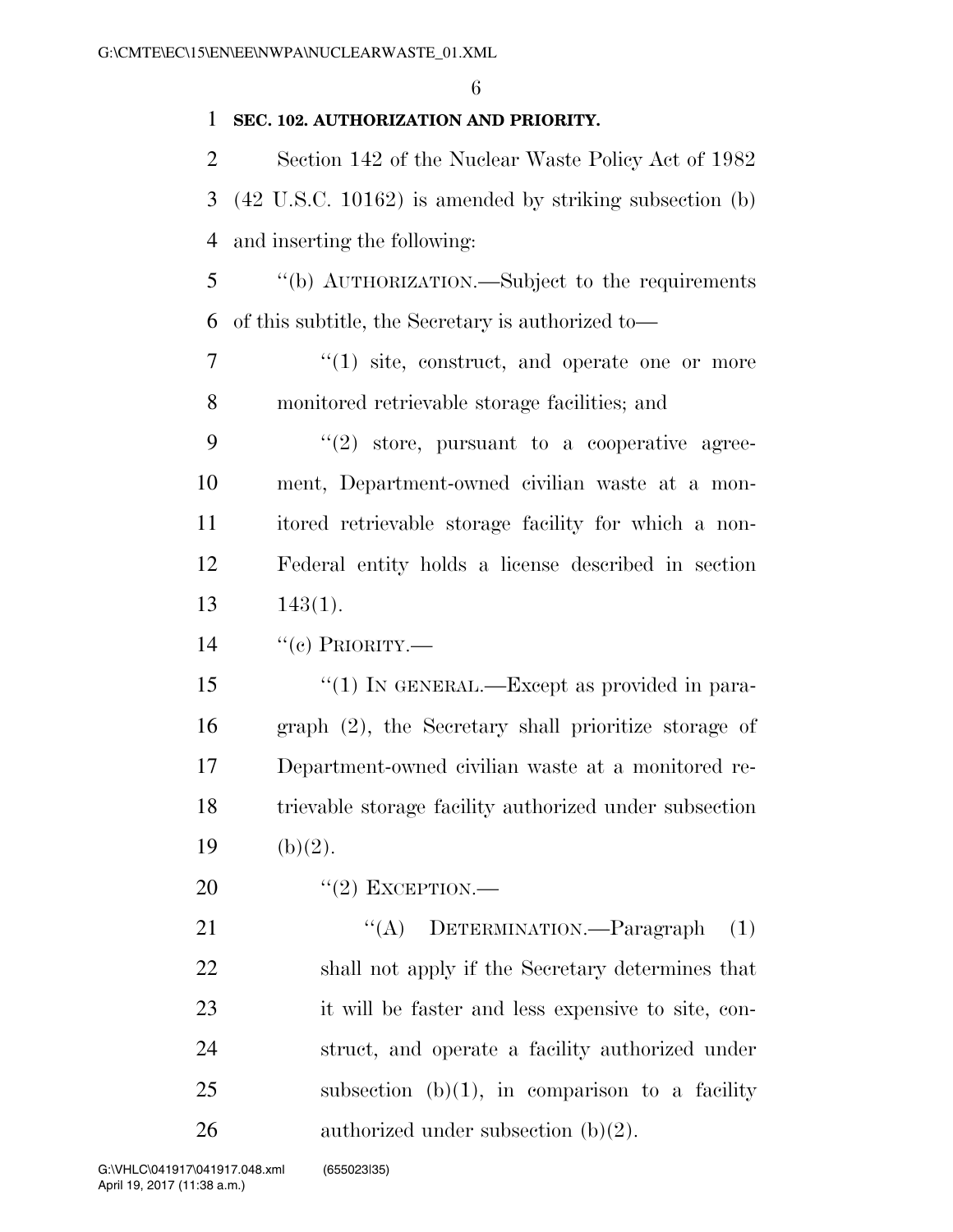1 ''(B) NOTIFICATION.—Not later than 30 days after the Secretary makes a determination described in subparagraph (A), the Secretary shall submit to Congress written notification of such determination.''.

**SEC. 103. CONDITIONS FOR COOPERATIVE AGREEMENT.** 

 (a) AMENDMENT.—Section 143 of the Nuclear Waste Policy Act of 1982 (42 U.S.C. 10163) is amended to read as follows:

### **''SEC. 143. CONDITIONS FOR COOPERATIVE AGREEMENTS.**

 ''The Secretary may not enter into a cooperative agreement under section 142(b)(2) unless—

13 ''(1) the monitored retrievable storage facility with respect to which the cooperative agreement ap- plies has been licensed by the Commission under the Atomic Energy Act of 1954 (42 U.S.C. 2011 et seq.);

 $\frac{1}{2}$  the non-Federal entity that is a party to the cooperative agreement has approval to store De- partment-owned civilian waste at such facility from each of—

22 "'(A) the Governor of the State in which 23 the facility is located;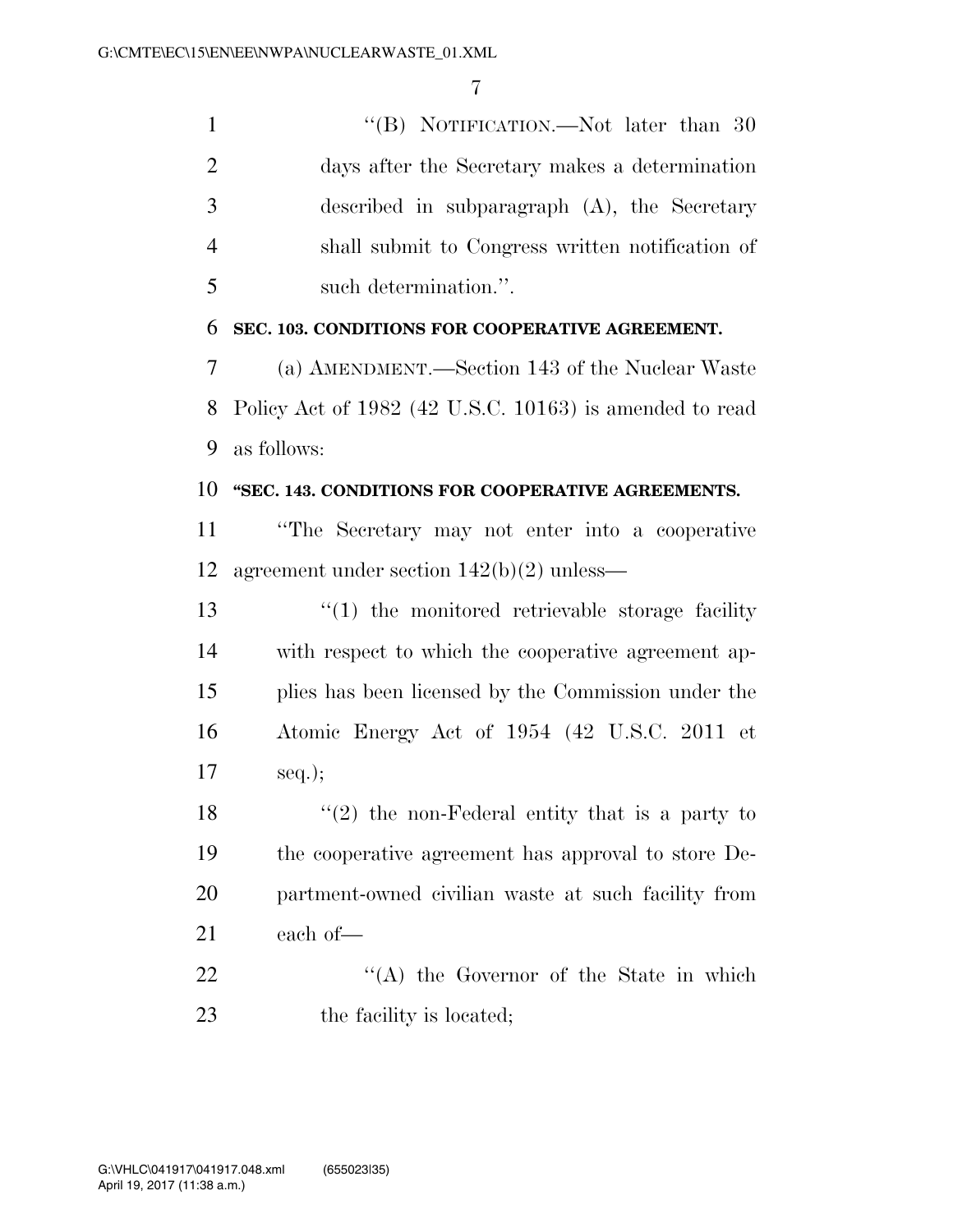| $\mathbf{1}$   | $\lq\lq (B)$ any unit of general local government          |
|----------------|------------------------------------------------------------|
| $\overline{2}$ | with jurisdiction over the area in which the fa-           |
| 3              | cility is located; and                                     |
| $\overline{4}$ | $\lq\lq$ (C) any affected Indian tribe;                    |
| 5              | $\lq(3)$ the Commission has issued a final decision        |
| 6              | approving or disapproving the issuance of a con-           |
| 7              | struction authorization for a repository under sec-        |
| 8              | tion $114(d)(1)$ ; and                                     |
| 9              | $\cdot$ (4) the cooperative agreement provides that        |
| 10             | the quantity of high-level radioactive waste and           |
| 11             | spent nuclear fuel at the site of the facility at any      |
| 12             | one time will not exceed the limits described in sec-      |
| 13             | tion $148(d)(3)$ and $(4)$ .".                             |
| 14             | (b) CONFORMING AMENDMENT.—The item relating                |
| 15             | to section 143 in the table of contents for the Nuclear    |
|                | 16 Waste Policy Act of 1982 is amended to read as follows: |
|                | "Sec. 143. Conditions for cooperative agreements.".        |
| 17             | SEC. 104. SURVEY.                                          |
| 18             | Section 144 of the Nuclear Waste Policy Act of 1982        |
| 19             | $(42 \text{ U.S.C. } 10164)$ is amended—                   |
| 20             | (1) by striking "After the MRS Commission                  |
| 21             | submits its report to the Congress under section           |
| 22             | 143, the" and inserting "(a) IN GENERAL.—The";             |
| 23             | $(2)$ in paragraph $(6)$ , by striking "; and" and         |
| 24             | inserting a semicolon;                                     |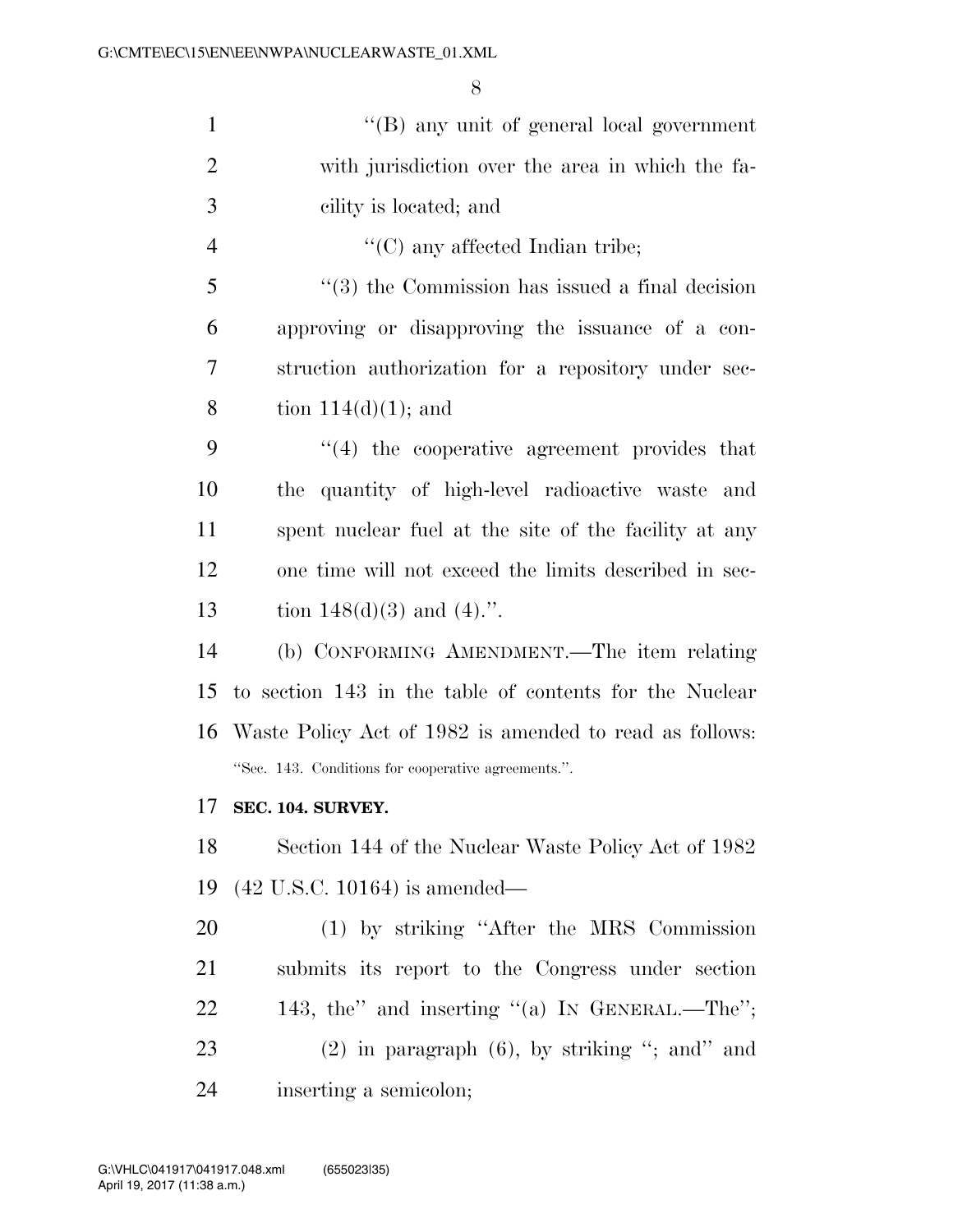(3) in paragraph (7), by striking the period at 2 the end and inserting "; and"; and

 (4) by adding after paragraph (7) the following: ''(8) be acceptable to State authorities, affected units of local government, and affected Indian tribes.

 ''(b) REQUEST FOR PROPOSALS.—The Secretary shall issue a request for proposals for a cooperative agree- ment authorized under section 142(b)(2) before con- ducting a survey and evaluation under subsection (a), and shall consider any proposals received in response to such request in making the evaluation.''.

### **SEC. 105. SITE SELECTION.**

 Section 145 of the Nuclear Waste Policy Act of 1982 (42 U.S.C. 10165) is amended—

- 16 (1) in subsection  $(a)$ —
- (A) by striking ''select the site evaluated''
- and inserting ''select a site evaluated''; and
- 19 (B) by striking "the most"; and
- 20 (2) by striking subsection  $(g)$ .

## **SEC. 106. BENEFITS AGREEMENT.**

- Section 147 of the Nuclear Waste Policy Act of 1982
- (42 U.S.C. 10167) is amended—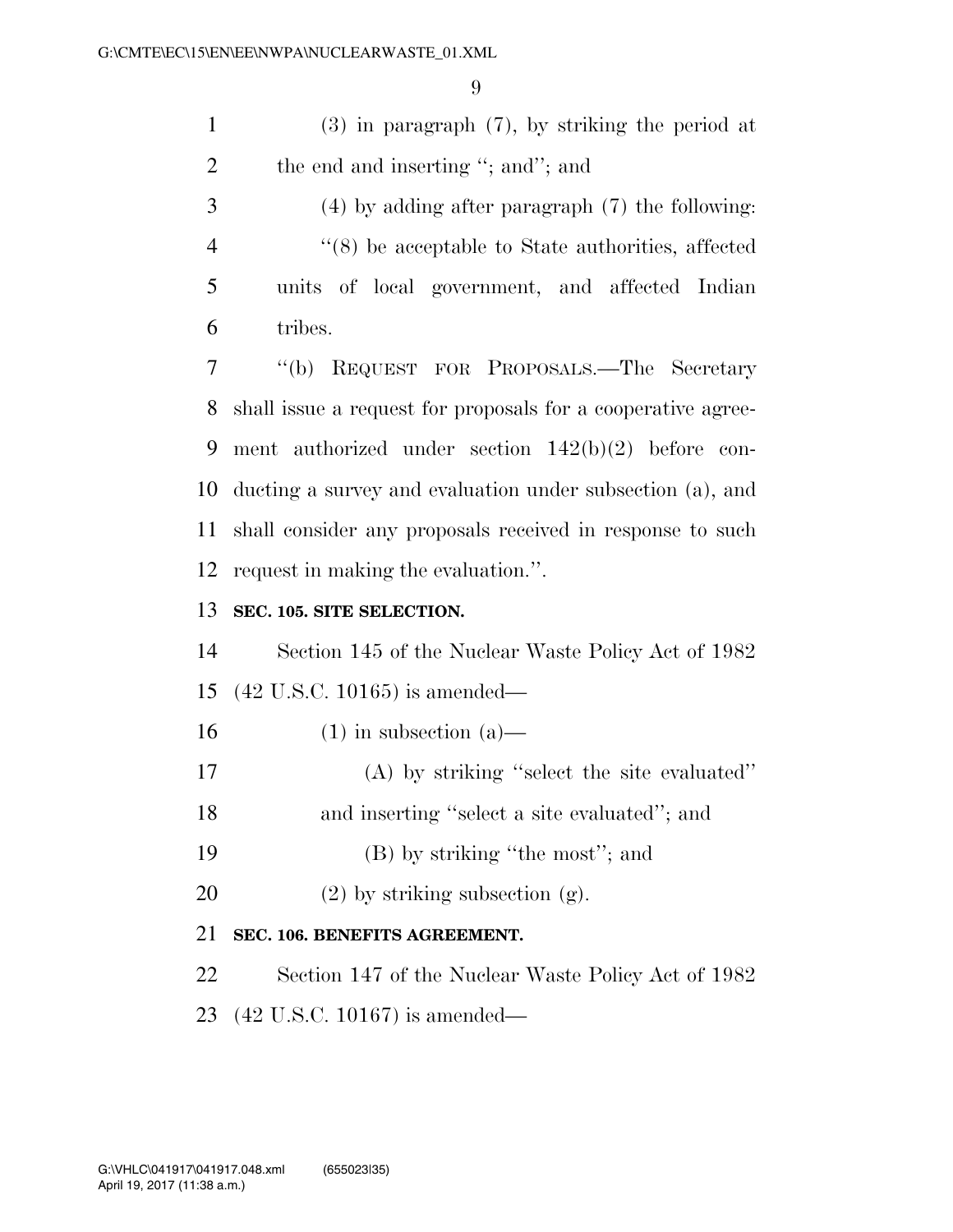(1) by inserting ''the Secretary intends to con-2 struct and operate under section  $142(b)(1)$ " after ''storage facility''; and

 (2) by inserting ''or once a non-Federal entity enters into a cooperative agreement under section 6 142(b)(2)," after "section 145,".

### **SEC. 107. LICENSING.**

 (a) REVIEW OF LICENSE APPLICATION.—Section 148(c) of the Nuclear Waste Policy Act of 1982 (42 10 U.S.C.  $10168(e)$  is amended by striking "section  $142(b)$ " 11 and inserting "section  $142(b)(1)$ ".

 (b) LICENSING CONDITIONS.—Section 148(d) of the Nuclear Waste Policy Act of 1982 (42 U.S.C. 10168(d)) is amended—

 (1) in paragraph (1), by striking ''has issued a license for the construction of a repository under section 115(d)'' and inserting ''has issued a final de- cision approving or disapproving the issuance of a construction authorization for a repository under 20 section  $114(d)(1)$ "; and

 (2) in paragraph (2), by striking ''or construc-22 tion of the repository ceases".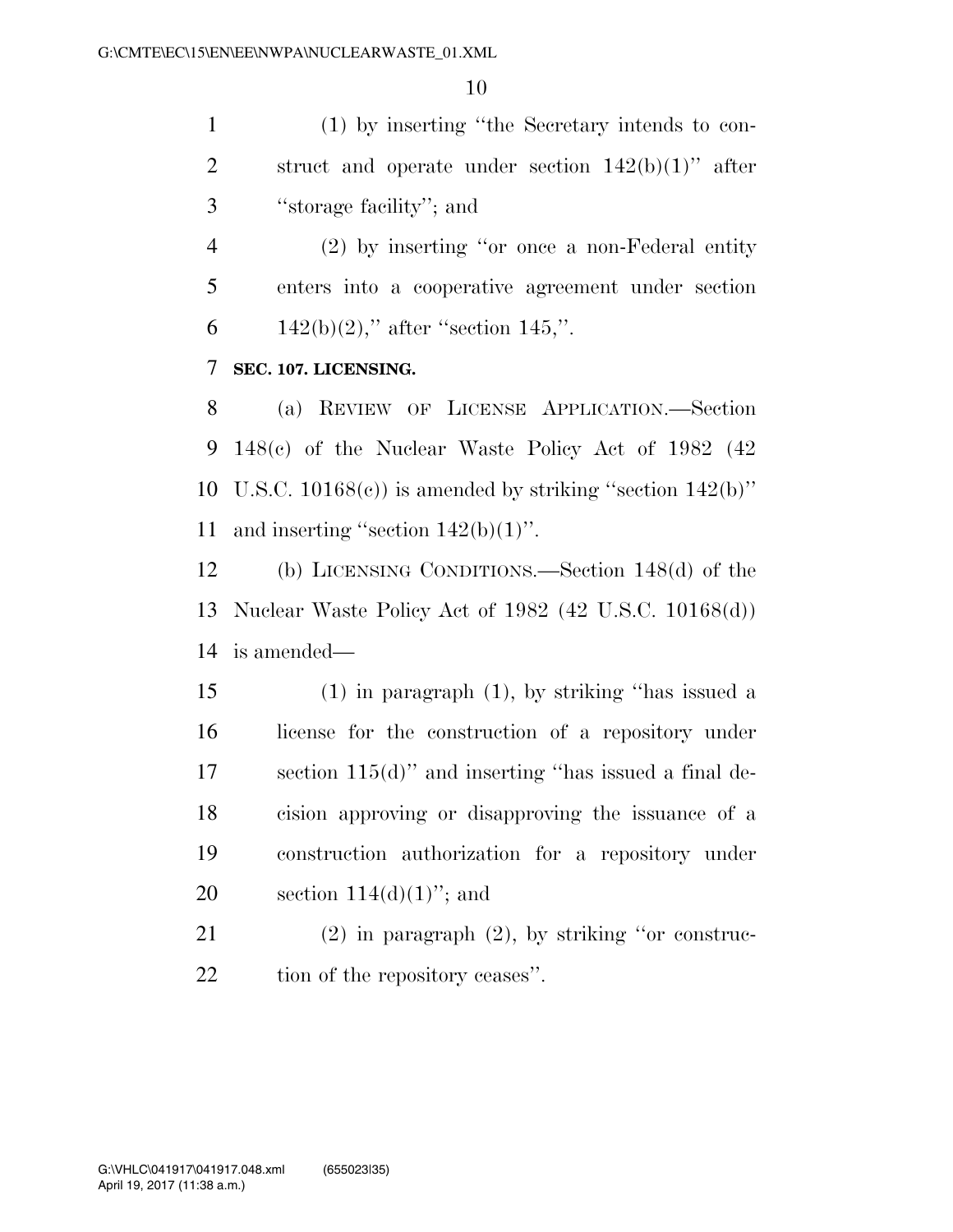# **TITLE II—PERMANENT REPOSITORY**

**SEC. 201. LAND WITHDRAWAL, JURISDICTION, AND RES-**

**ERVATION.** 

 (a) LAND WITHDRAWAL, JURISDICTION, AND RES-ERVATION.—

 (1) LAND WITHDRAWAL.—Subject to valid ex- isting rights and except as provided otherwise in this section, the lands described in subsection (c) are withdrawn permanently from all forms of entry, ap- propriation, and disposal under the public land laws, including the mineral leasing laws, the geothermal leasing laws, and the mining laws.

 (2) JURISDICTION.—Except as otherwise pro- vided in this section, jurisdiction over the withdrawal area is vested in the Secretary. There are trans- ferred to the Secretary the lands within the with- drawal area under the jurisdiction of the Secretary concerned on the effective date described in sub-20 section  $(i)(1)$ .

 (3) RESERVATION.—The withdrawal area is re- served for use by the Secretary for development, preconstruction testing and performance confirma- tion, licensing, construction, management and oper-ation, monitoring, closure, postclosure, and other ac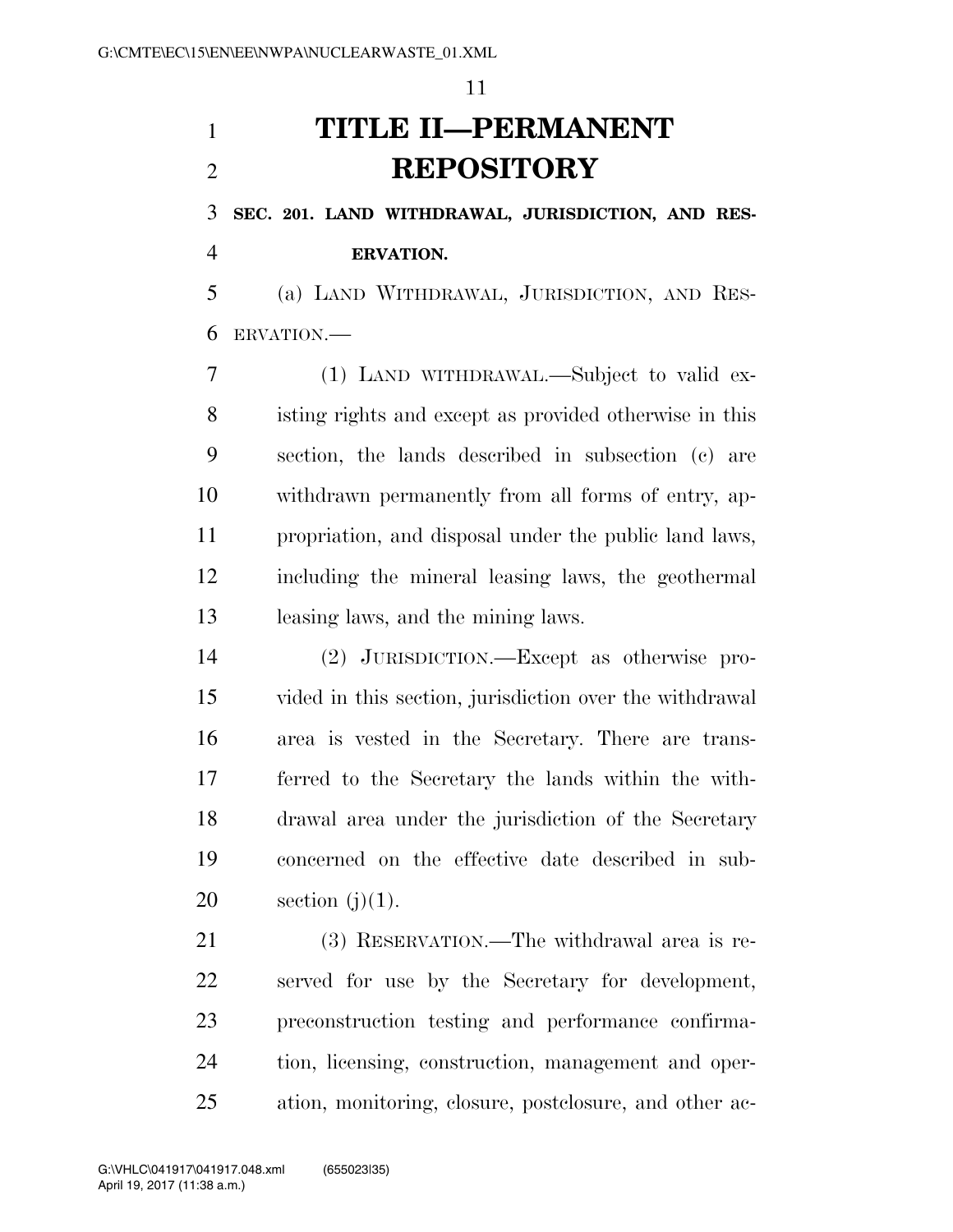tivities associated with the disposal of high-level ra- dioactive waste and spent nuclear fuel under the Nu- clear Waste Policy Act of 1982 (42 U.S.C. 10101 et seq.).

 (b) REVOCATION AND MODIFICATION OF PUBLIC LAND ORDERS AND RIGHTS-OF-WAY.—

 (1) PUBLIC LAND ORDER REVOCATION.—Public Land Order 6802 of September 25, 1990, as ex- tended by Public Land Order 7534, and any condi- tions or memoranda of understanding accompanying those land orders, are revoked.

 (2) RIGHT-OF-WAY RESERVATIONS.—Project right-of-way reservations N–48602 and N–47748 of January 2001, are revoked.

(c) LAND DESCRIPTION.—

 (1) BOUNDARIES.—The lands and interests in lands withdrawn and reserved by this section com- prise the approximately 147,000 acres of land in Nye County, Nevada, as generally depicted on the Yucca Mountain Project Map, YMP–03–024.2, enti- tled ''Proposed Land Withdrawal'' and dated July 21, 2005.

23 (2) LEGAL DESCRIPTION AND MAP.—Not later than 90 days after the date of enactment of this Act, the Secretary of the Interior shall—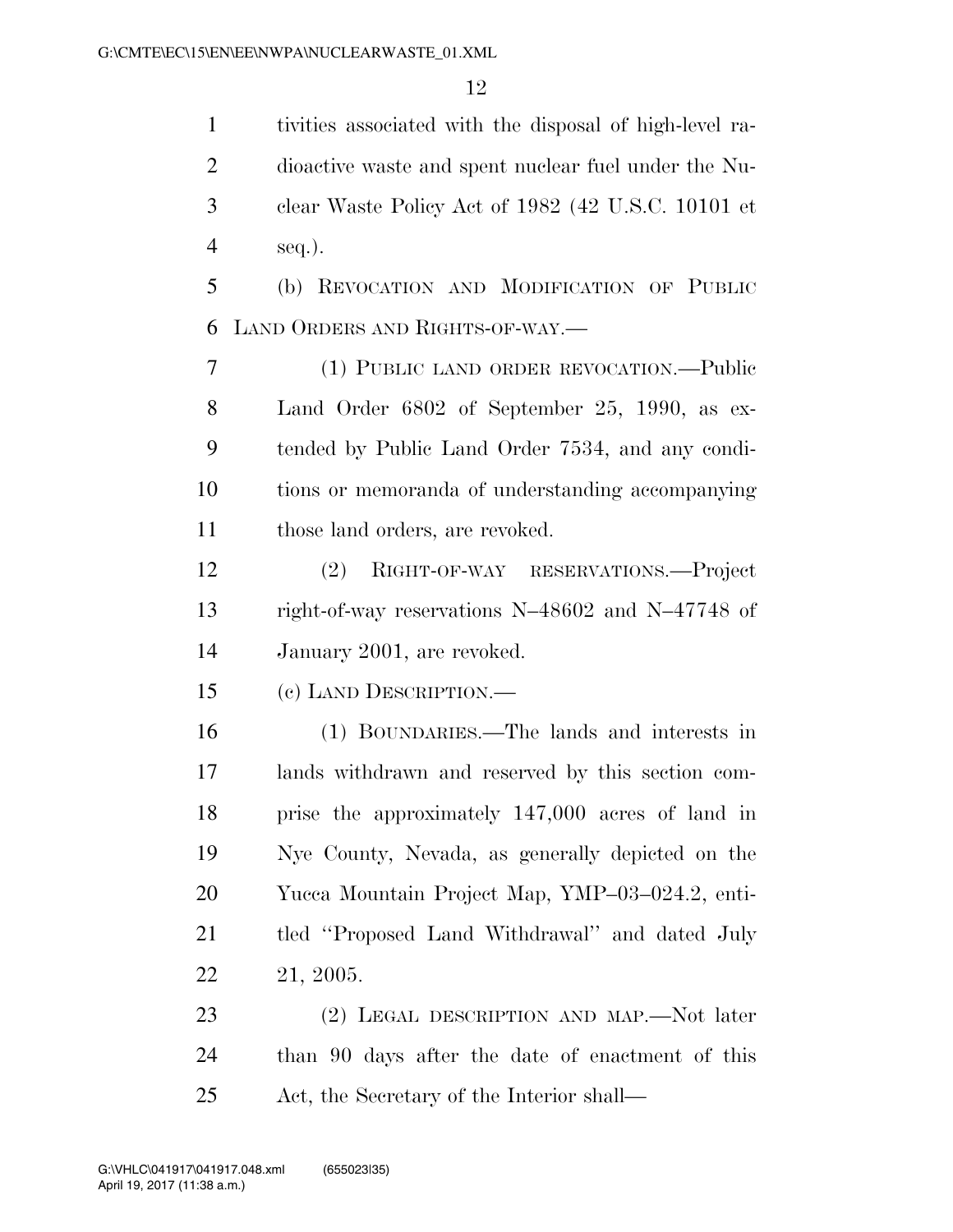(A) publish in the Federal Register a no- tice containing a legal description of the with-drawal area; and

 (B) file copies of the maps described in paragraph (1) and the legal description of the withdrawal area with the Congress, the Gov- ernor of the State of Nevada, and the Archivist of the United States.

 (3) TECHNICAL CORRECTIONS.—The maps and legal description referred to in this subsection have the same force and effect as if they were included in this section. The Secretary of the Interior may correct clerical and typographical errors in the maps and legal description.

 (d) RELATIONSHIP TO OTHER RESERVATIONS.—The provisions of subtitle A of title XXX of the Military Lands Withdrawal Act of 1999 (sections 3011–3023 of Public Law 106–65) and of Public Land Order 2568 do not apply to the lands withdrawn and reserved for use by the Sec- retary under subsection (a). This Act does not apply to any other lands withdrawn for use by the Department of Defense under subtitle A of title XXX of the Military Lands Withdrawal Act of 1999.

(e) MANAGEMENT RESPONSIBILITIES.—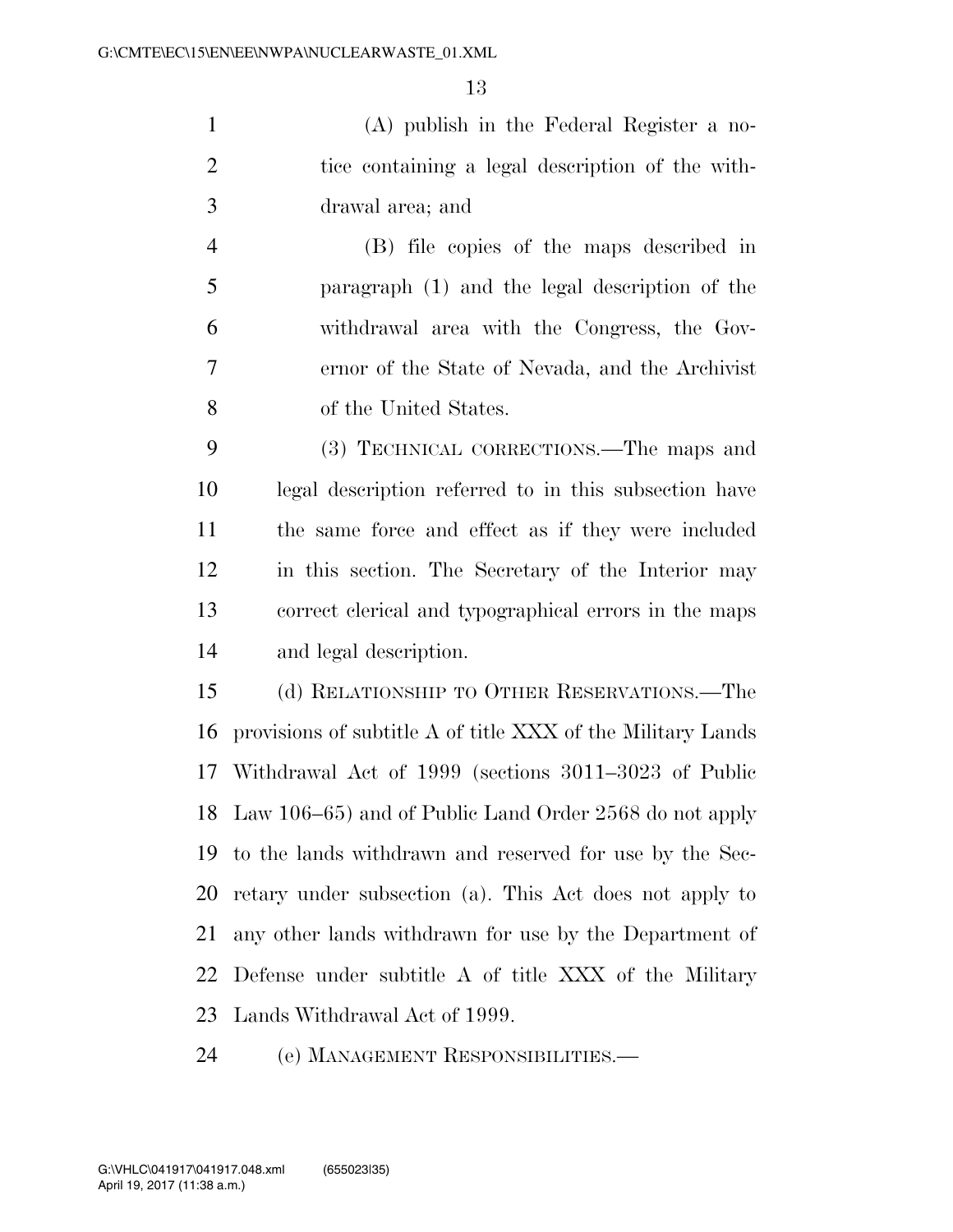(1) GENERAL AUTHORITY.—The Secretary shall manage the lands withdrawn by subsection (a) con- sistent with the Federal Land Policy and Manage- ment Act of 1976 (43 U.S.C. 1701 et seq.), this sec- tion, and other applicable law. The Secretary shall consult with the Secretary concerned in discharging that responsibility.

8 (2) MANAGEMENT PLAN.—

 (A) DEVELOPMENT.—The Secretary, after consulting with the Secretary concerned, shall develop a management plan for the use of the withdrawal area. Within 3 years after the date of enactment of this Act, the Secretary shall submit the management plan to the Congress and the State of Nevada.

 (B) PRIORITY OF YUCCA MOUNTAIN PROJECT-RELATED ISSUES.—Subject to sub- paragraphs (C), (D), and (E), any use of the withdrawal area for activities not associated with the Project is subject to conditions and re- strictions that the Secretary considers necessary or desirable to permit the conduct of Project-re-lated activities.

24 (C) DEPARTMENT OF THE AIR FORCE USES.—The management plan may provide for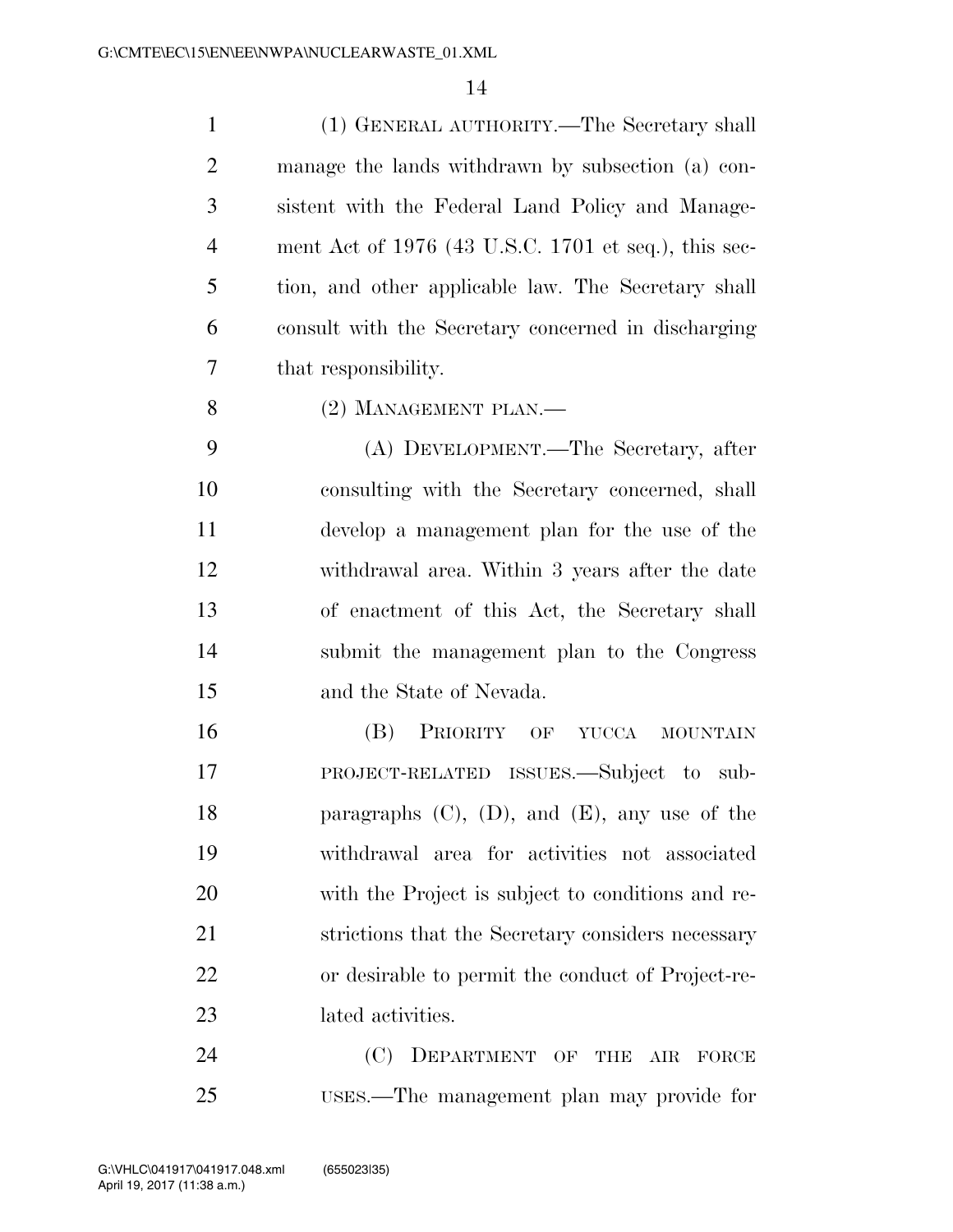the continued use by the Department of the Air Force of the portion of the withdrawal area within the Nellis Air Force Base Test and Training Range under terms and conditions on which the Secretary and the Secretary of the Air Force agree concerning Air Force activities.

 (D) NEVADA NATIONAL SECURITY SITE USES.—The Secretary may allow the National Nuclear Security Administration to continue to use the portion of the withdrawal area on the Nevada National Security Site and may impose any conditions on that use that the Secretary considers necessary to minimize any effect on either Project or National Nuclear Security Ad-ministration activities.

16 (E) OTHER NON-YUCCA-MOUNTAIN- PROJECT USES.—The management plan shall provide for the maintenance of wildlife habitat and shall provide that the Secretary may permit non-Project-related uses that the Secretary con- siders appropriate, including domestic livestock grazing and hunting and trapping in accord-ance with the following requirements:

 (i) GRAZING.—The Secretary may permit grazing to continue where estab-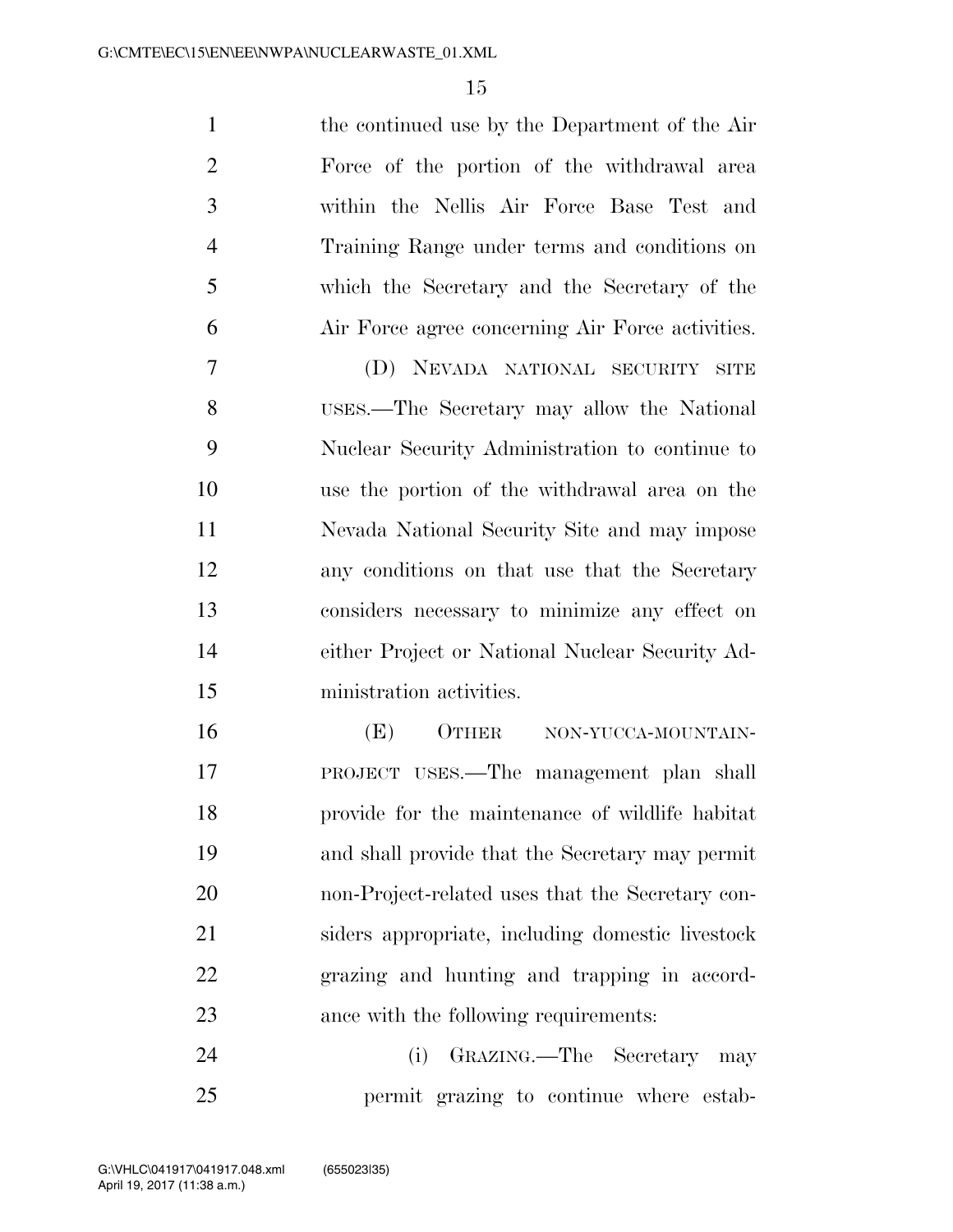| $\mathbf{1}$   | lished before the effective date described in    |
|----------------|--------------------------------------------------|
| $\overline{2}$ | subsection $(j)(1)$ , subject to regulations,    |
| 3              | policies, and practices that the Secretary,      |
| $\overline{4}$ | after consulting with the Secretary of the       |
| 5              | Interior, determines to be necessary or ap-      |
| 6              | propriate. The management of grazing             |
| 7              | shall be conducted in accordance with ap-        |
| 8              | plicable grazing laws and policies, includ-      |
| 9              | $ing$ —                                          |
| 10             | (I) the Act commonly known as                    |
| 11             | the "Taylor Grazing Act" (43 U.S.C.              |
| 12             | $315$ et seq.);                                  |
| 13             | (II) title IV of the Federal Land                |
| 14             | Policy Management Act of 1976 (43                |
| 15             | U.S.C. 1901 et seq.); and                        |
| 16             | (III) the Public Rangelands Im-                  |
| 17             | provement Act of 1978 (43 U.S.C.                 |
| 18             | 1901 et seq.).                                   |
| 19             | (ii) HUNTING AND TRAPPING.—The                   |
| 20             | Secretary may permit hunting and trap-           |
| 21             | ping within the withdrawal area where es-        |
| 22             | tablished before the effective date de-          |
| 23             | scribed in subsection $(j)(1)$ , except that the |
| 24             | Secretary, after consulting with the Sec-        |
| 25             | retary of the Interior and the State of Ne-      |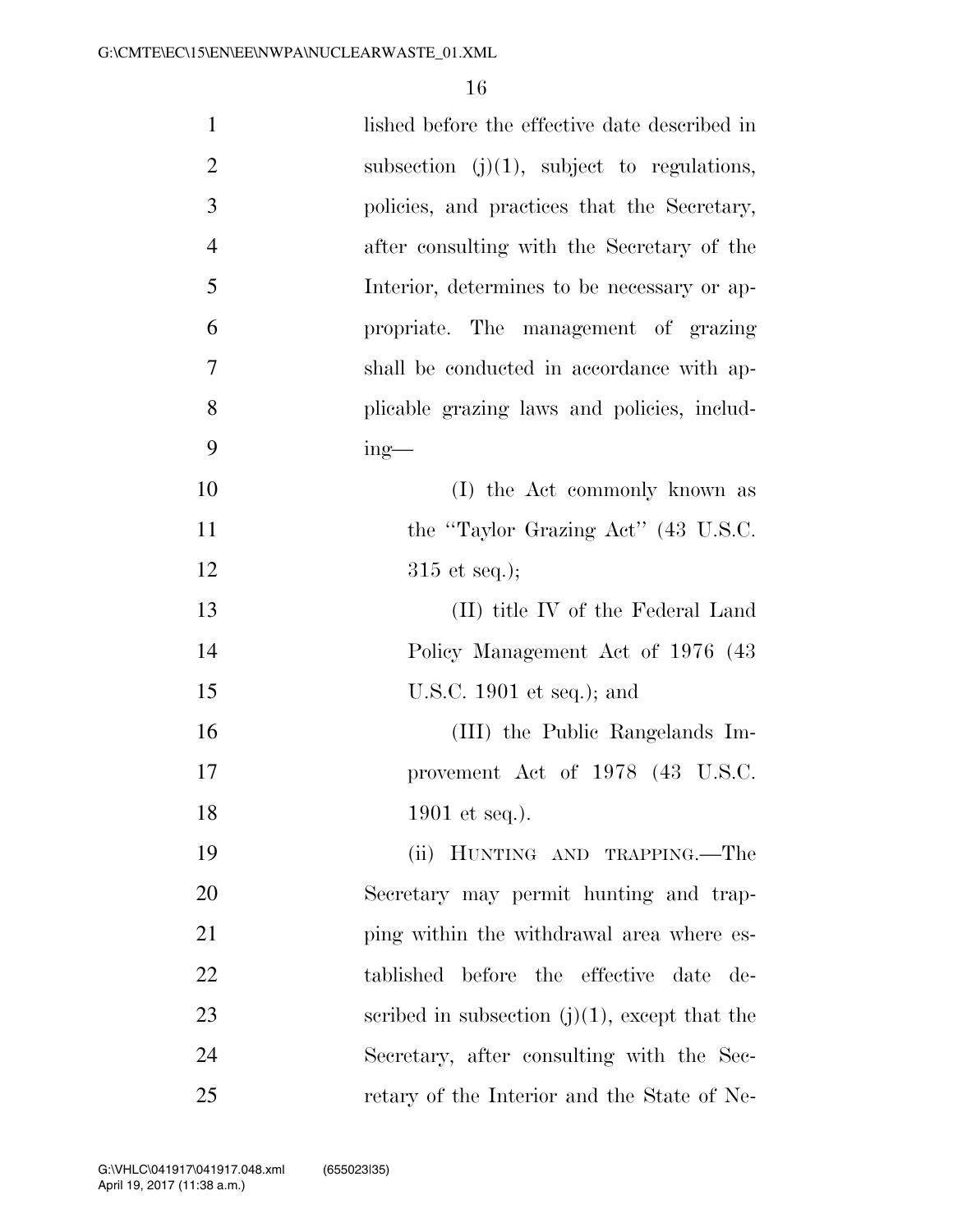| $\mathbf{1}$   | vada, may designate zones where, and es-        |
|----------------|-------------------------------------------------|
| $\overline{2}$ | tablish periods when, no hunting or trap-       |
| 3              | ping is permitted for reasons of public         |
| $\overline{4}$ | safety, national security, administration, or   |
| 5              | public use and enjoyment.                       |
| 6              | $(F)$ MINING.—                                  |
| 7              | (i) IN GENERAL.—Except as provided              |
| 8              | in clause (ii), surface or subsurface mining    |
| 9              | or oil or gas production, including slant       |
| 10             | drilling from outside the boundaries of the     |
| 11             | withdrawal area, is not permitted at any        |
| 12             | time on lands on or under the withdrawal        |
| 13             | area. The Secretary of the Interior shall       |
| 14             | evaluate and adjudicate the validity of all     |
| 15             | mining claims on the portion of the with-       |
| 16             | drawal area that, on the date of enactment      |
| 17             | of this Act, was under the control of the       |
| 18             | Bureau of Land Management. The Sec-             |
| 19             | retary shall provide just compensation for      |
| 20             | the acquisition of any valid property right.    |
| 21             | CIND-R-LITE MINE.—Patented<br>(ii)              |
| 22             | Mining Claim No. 27–83–0002, covering           |
| 23             | the Cind-R-Lite Mine, shall not be af-          |
| 24             | fected by establishment of the withdrawal       |
| 25             | area set forth in subsection $(a)(1)$ . In that |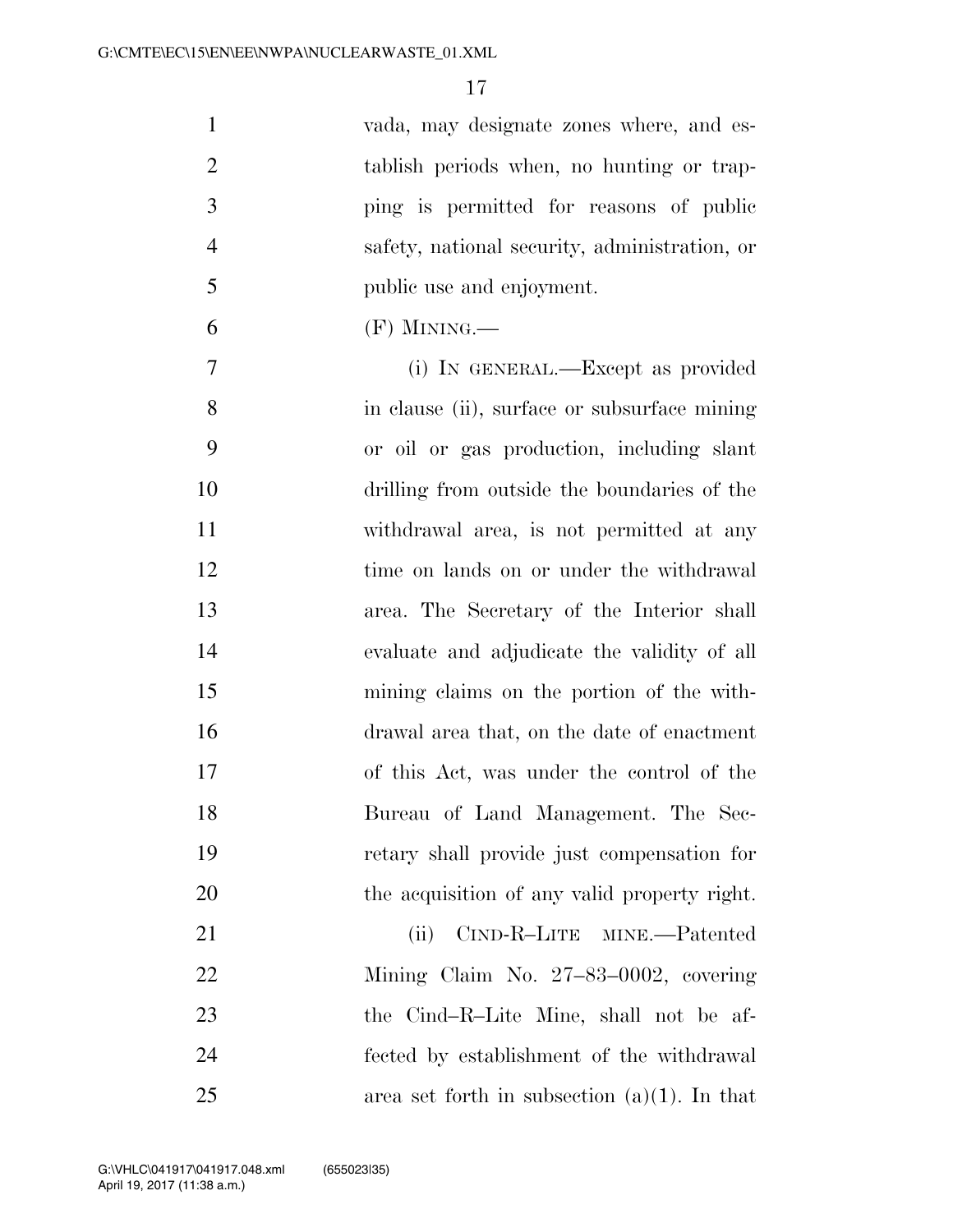event, the Secretary shall provide just com-pensation.

 (G) LIMITED PUBLIC ACCESS.—The man- agement plan may provide for limited public ac- cess to the portion of the withdrawal area under Bureau of Land Management control on the ef- fective date described in subsection (j)(1). Per- mitted uses may include continuation of the Nye County Early Warning Drilling Program, utility corridors, and other uses the Secretary, after consulting with the Secretary of the Inte- rior, considers consistent with the purposes of the withdrawal area.

 (3) CLOSURE.—If the Secretary, after con- sulting with the Secretary concerned, determines that the health and safety of the public or the com- mon defense and security require the closure of a road, trail, or other portion of the withdrawal area, or the airspace above the withdrawal area, the Sec- retary may effect and maintain the closure and shall provide notice of the closure.

 (4) IMPLEMENTATION.—The Secretary and the Secretary concerned shall implement the manage- ment plan developed under paragraph (2) under terms and conditions on which they agree.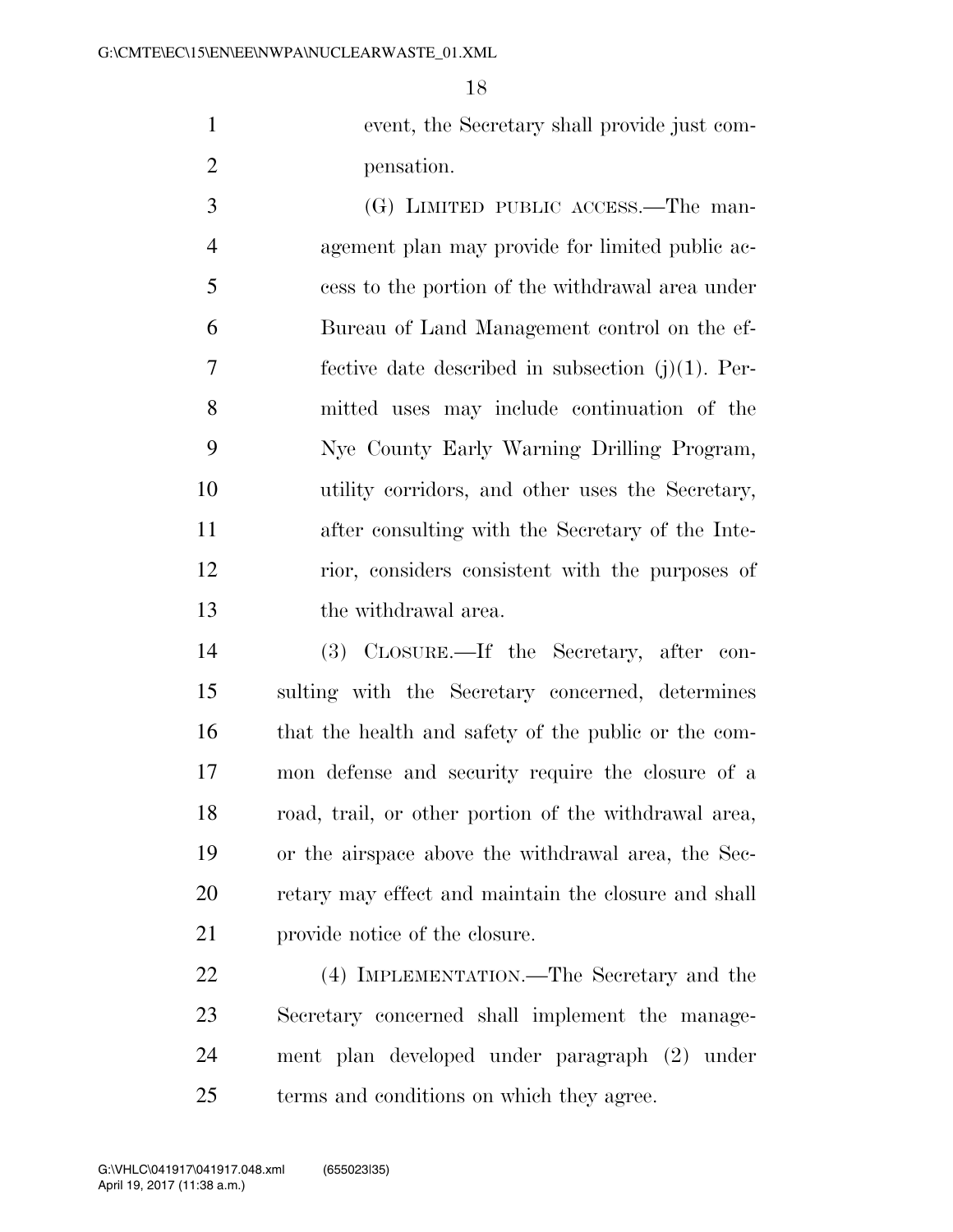(f) IMMUNITY.—The United States and its depart- ments and agencies shall be held harmless and shall not be liable for damages to persons or property suffered in the course of any mining, mineral leasing, or geothermal leasing activity conducted on the withdrawal area.

 (g) LAND ACQUISITION.—The Secretary may acquire lands and interests in lands within the withdrawal area. Those lands and interests in lands may be acquired by donation, purchase, lease, exchange, easement, rights-of- way, or other appropriate methods using donated or ap- propriated funds. The Secretary of the Interior shall con- duct any exchange of lands within the withdrawal area for Federal lands outside the withdrawal area.

 (h) AIR QUALITY PERMITS AND REQUIREMENTS.— (1) AUTHORITY.—Only the Environmental Pro- tection Agency may issue, implement, or enforce any air quality permit, or requirement relating to air quality, with respect to any Federal facility or activ-ity described in paragraph (3).

 (2) PREEMPTION.—No State or unit of general local government thereof may issue, implement, or enforce any air quality permit, or requirement relat- ing to air quality, with respect to any Federal facil-ity or activity described in paragraph (3).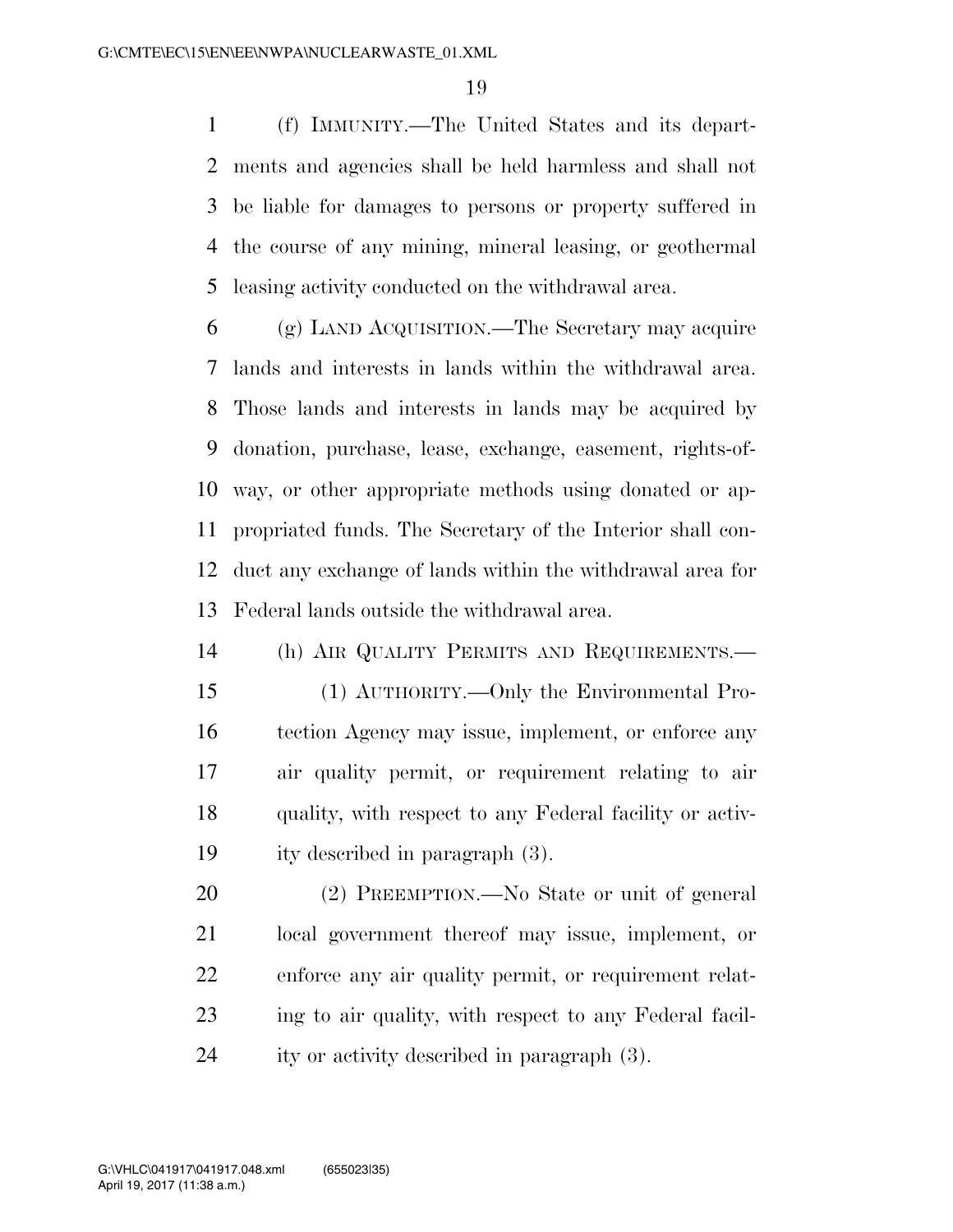| $\mathbf{1}$   | (3) FEDERAL FACILITY OR ACTIVITY.- A Fed-                |
|----------------|----------------------------------------------------------|
| $\overline{2}$ | eral facility or activity described in this paragraph is |
| 3              | a Federal facility or activity that is—                  |
| $\overline{4}$ | (A) subject to the requirements of the Nu-               |
| 5              | clear Waste Policy Act of 1982 (42 U.S.C.                |
| 6              | 10101 et seq.);                                          |
| 7              | (B) for the purpose of siting, constructing,             |
| 8              | or operating a repository, including the support         |
| 9              | of any such siting, constructing, or operating;          |
| 10             | and                                                      |
| 11             | (C) located, or occurring, in the withdrawal             |
| 12             | area.                                                    |
| 13             | (i) DEFINITIONS.—                                        |
| 14             | (1) NUCLEAR WASTE POLICY ACT OF 1982 DEFI-               |
| 15             | NITIONS.—For purposes of this section, the terms         |
| 16             | "disposal", "high-level radioactive waste", "reposi-     |
| 17             | tory", "Secretary", and "spent nuclear fuel" have        |
| 18             | the meaning given those terms in section 2 of the        |
| 19             | Nuclear Waste Policy Act of 1982 (42 U.S.C.              |
| 20             | $10101$ ).                                               |
| 21             | (2) OTHER DEFINITIONS.—For purposes of this              |
| 22             | section-                                                 |
| 23             | $(A)$ the term "withdrawal area" means the               |
| 24             | geographic area consisting of the land described         |
| 25             | in subsection $(e)$ ;                                    |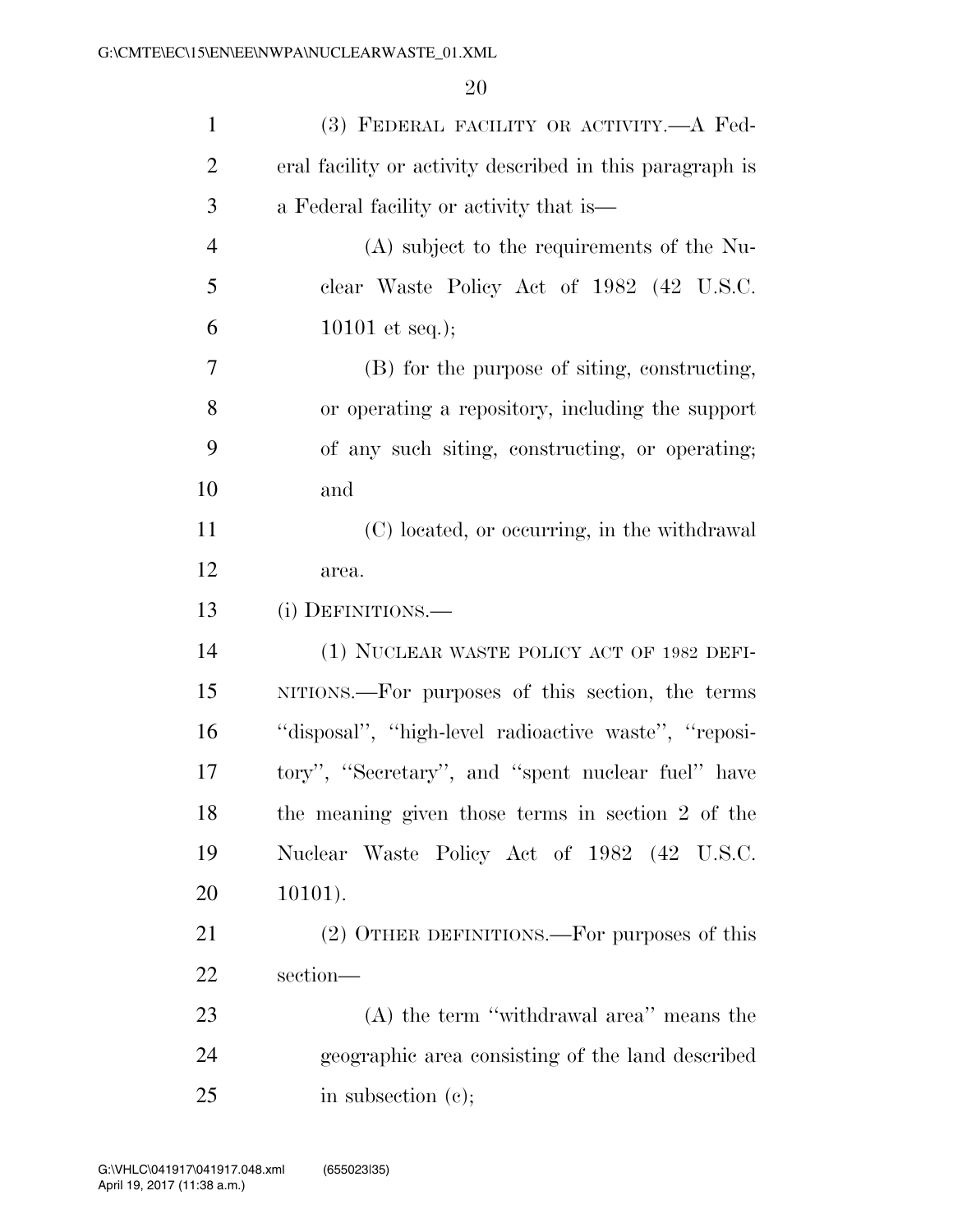| $\mathbf{1}$   | (B) the term "Secretary concerned" means                        |
|----------------|-----------------------------------------------------------------|
| $\overline{2}$ | the Secretary of the Air Force or the Secretary                 |
| 3              | of the Interior, or both, as appropriate; and                   |
| $\overline{4}$ | (C) the term "Project" means the Yucca                          |
| 5              | Mountain Project.                                               |
| 6              | (j) EFFECTIVE DATE.—                                            |
| 7              | (1) IN GENERAL.—Except as provided in para-                     |
| 8              | $graph (2)$ , this section shall take effect on the date        |
| 9              | on which the Nuclear Regulatory Commission issues               |
| 10             | a final decision approving the issuance of a construc-          |
| 11             | tion authorization for a repository under section               |
| 12             | $114(d)(1)$ of the Nuclear Waste Policy Act of 1982             |
| 13             | $(42 \text{ U.S.C. } 10134(d))$ (as so designated by this Act). |
| 14             | (2) EXCEPTIONS.—Subsections (c), $(e)(2)(A)$ ,                  |
| 15             | (h), and (i) shall take effect on the date of enact-            |
| 16             | ment of this Act.                                               |
| 17             | SEC. 202. WATER ACCESS.                                         |
| 18             | (a) AMENDMENTS.—Section 124 of the Nuclear                      |
| 19             | Waste Policy Act of 1982 (42 U.S.C. 10144) is amend-            |
| 20             | $ed$ —                                                          |
| 21             | $(1)$ by inserting "(a) WATER RIGHTS ACQUISI-                   |
| 22             | TION EFFECT.—" before "The Secretary shall give                 |
| 23             | full"; and                                                      |
| 24             | $(2)$ by adding at the end the following new sub-               |
| 25             | section:                                                        |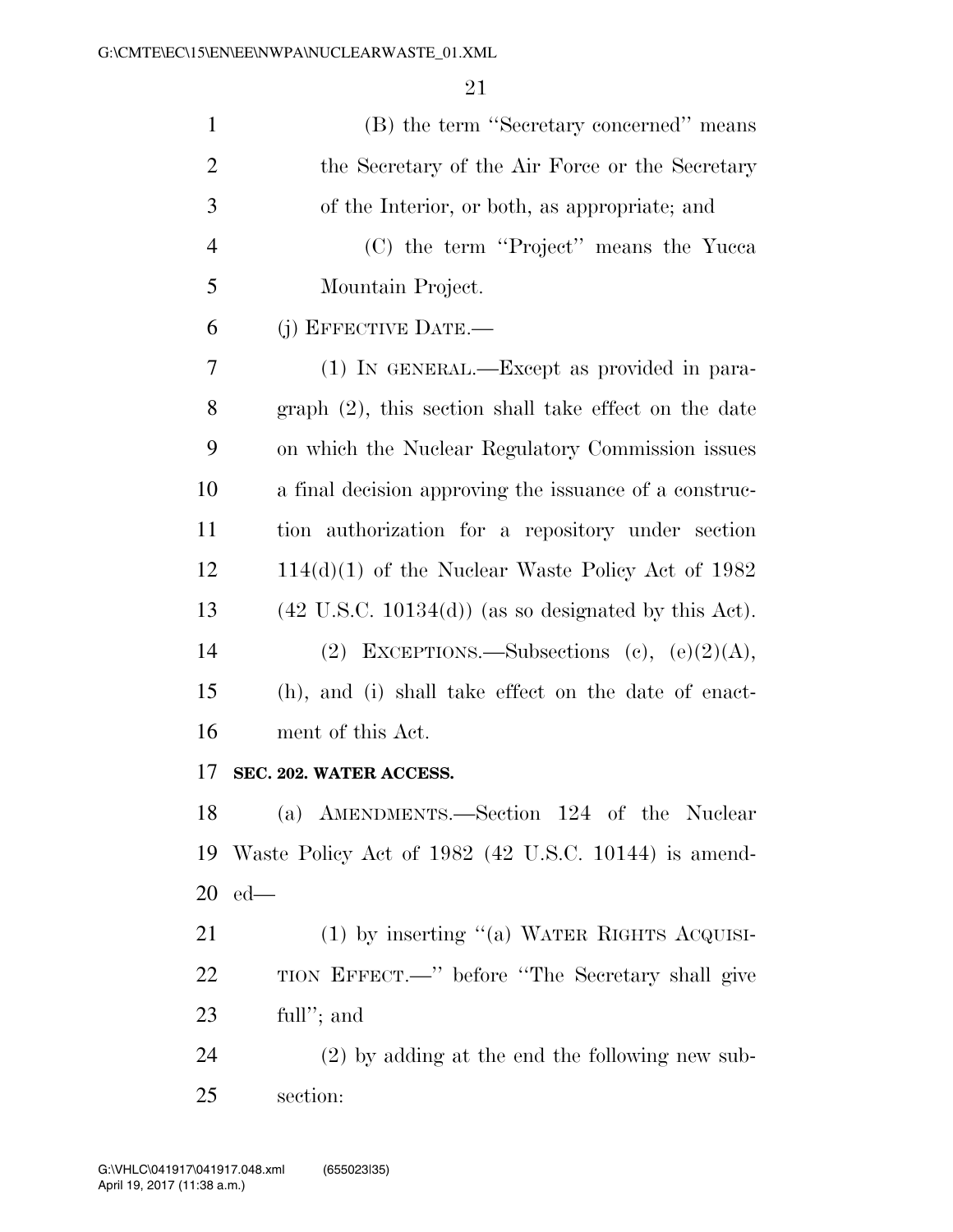''(b) BENEFICIAL USE OF WATER.—Notwithstanding any other Federal, State, or local law, the use of water from any source in quantities sufficient to accomplish the purposes of this subtitle to carry out Department func- tions under this subtitle is declared to be a use that is beneficial to interstate commerce and that does not threat- en to prove detrimental to the public interest. A State shall not enact or apply a law that discriminates against this use. The Secretary, through purchase or otherwise, may obtain water rights necessary to carry out Depart-ment functions under this subtitle.''.

 (b) EFFECTIVE DATE.—This section shall take effect on the date on which the Nuclear Regulatory Commission issues a final decision approving the issuance of a con- struction authorization for a repository under section 16 114(d)(1) of the Nuclear Waste Policy Act of 1982 (42) U.S.C. 10134(d)) (as so designated by this Act).

## **SEC. 203. APPLICATION PROCEDURES AND INFRASTRUC-TURE ACTIVITIES.**

 (a) APPLICATION PROCEDURES AND INFRASTRUC- TURE ACTIVITIES.—Section 114(d) of the Nuclear Waste Policy Act of 1982 (42 U.S.C. 10134(d)) is amended— (1) by striking ''The Commission shall con-

sider'' and inserting the following: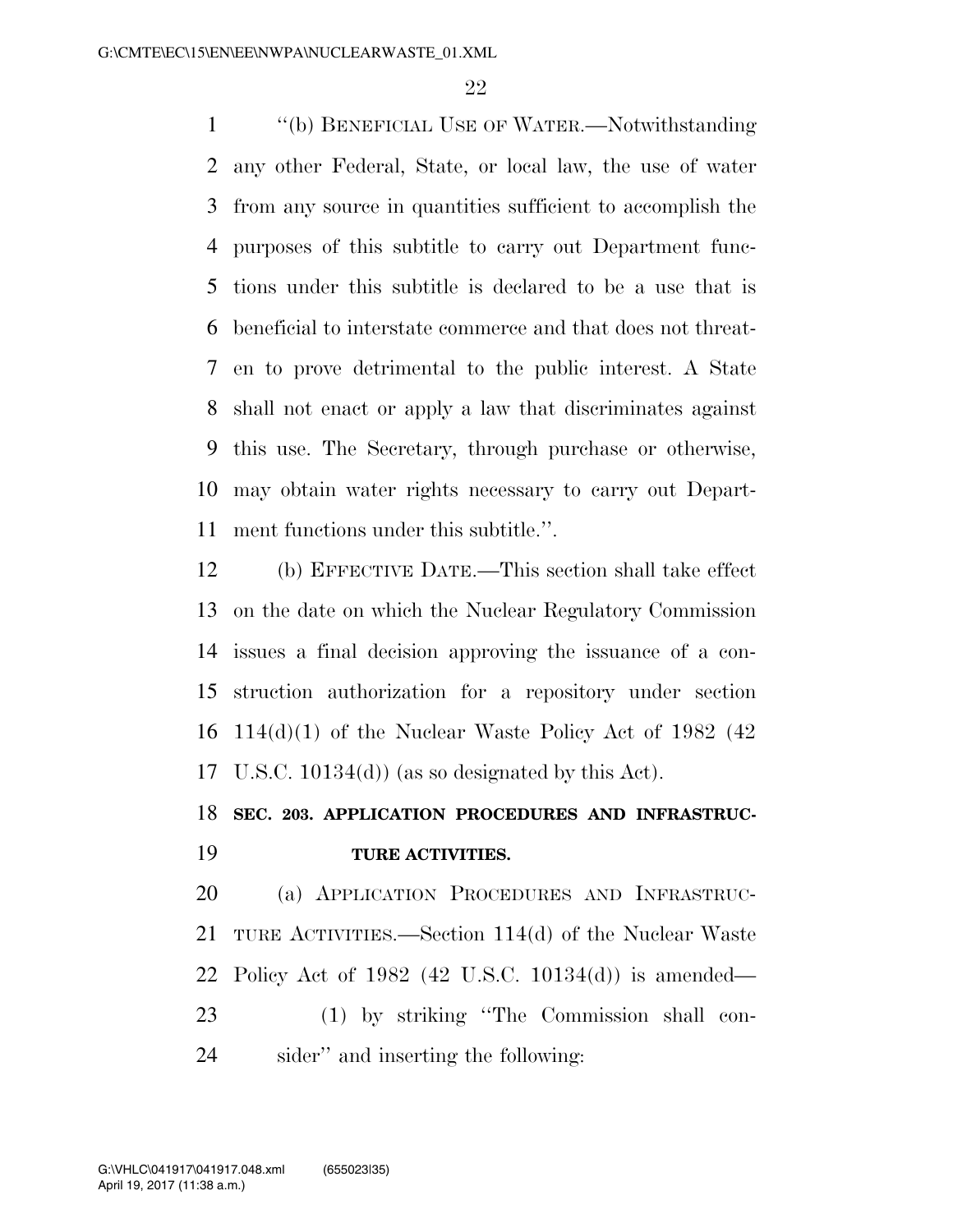| $\mathbf{1}$   | "(1) APPLICATIONS FOR CONSTRUCTION AU-                |
|----------------|-------------------------------------------------------|
| $\overline{2}$ | THORIZATION.—The Commission shall consider";          |
| 3              | (2) by striking "The Commission decision ap-          |
| $\overline{4}$ | proving the first such application" and all that fol- |
| 5              | lows through "storage facility until such time as a   |
| 6              | second repository is in operation."; and              |
| 7              | (3) by adding at the end the following new            |
| 8              | paragraphs:                                           |
| 9              | "(2) APPLICATIONS TO AMEND.—If the Com-               |
| 10             | mission issues a construction authorization for a re- |
| 11             | pository pursuant to paragraph (1) and the Sec-       |
| 12             | retary submits an application to amend the author-    |
| 13             | ization to obtain permission to receive and possess   |
| 14             | spent nuclear fuel and high-level radioactive waste,  |
| 15             | or to undertake any other action concerning the re-   |
| 16             | pository, the Commission shall consider the applica-  |
| 17             | tion to amend using expedited, informal procedures,   |
| 18             | including discovery procedures that minimize the      |
| 19             | burden on the parties to produce documents. The       |
| 20             | Commission shall issue a final decision on such ap-   |
| 21             | plication to amend within 1 year after the date of    |
| 22             | submission of such application, except that the Com-  |
| 23             | mission may extend such deadline by not more than     |
| 24             | 6 months if, not less than 30 days before such dead-  |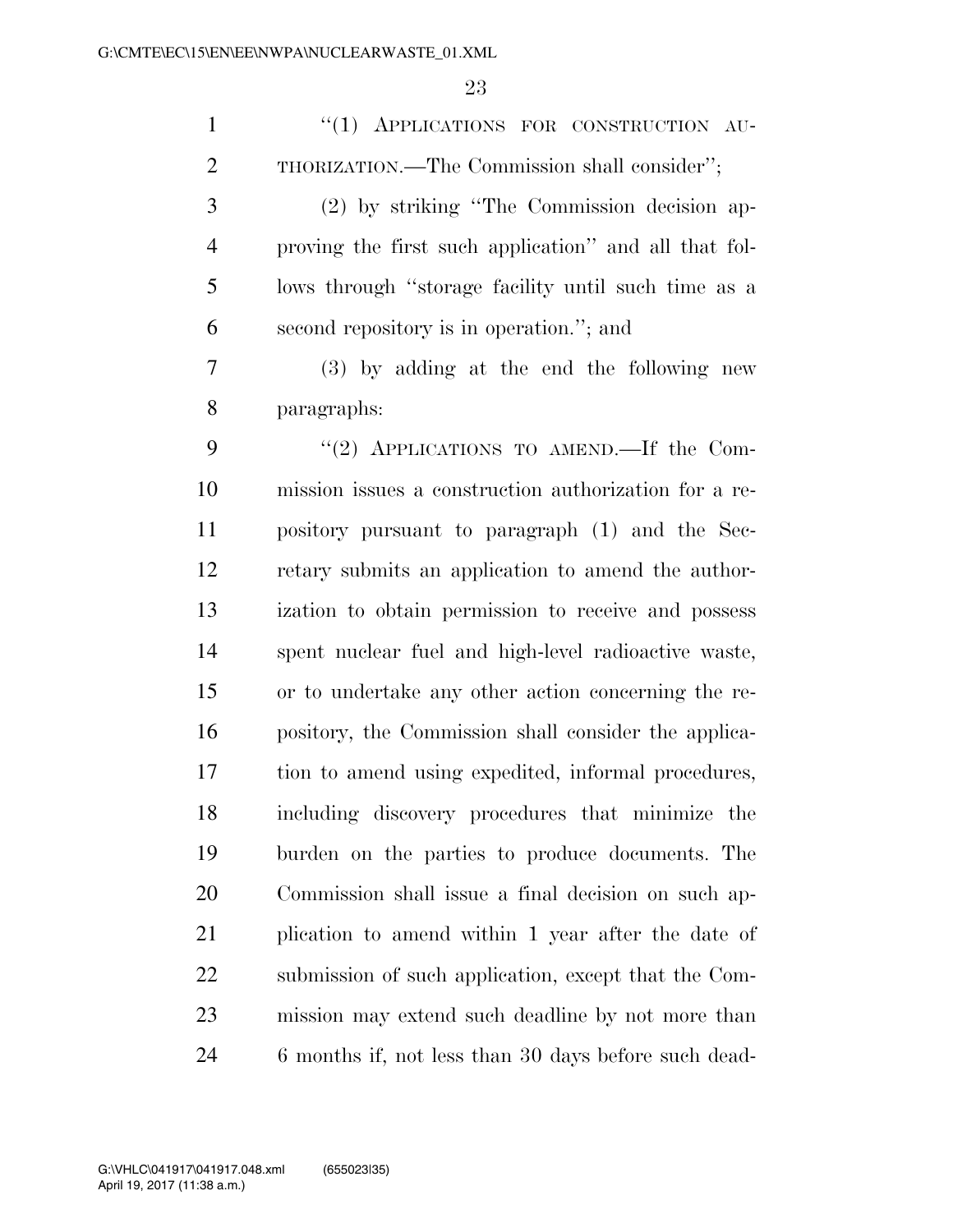line, the Commission complies with the reporting re-2 quirements established in subsection  $(e)(2)$ .

''(3) INFRASTRUCTURE ACTIVITIES.—

4 "(A) IN GENERAL.—At any time before or after the Commission issues a final decision ap- proving or disapproving the issuance of a con- struction authorization for a repository pursu- ant to paragraph (1), the Secretary may under- take infrastructure activities that the Secretary considers necessary or appropriate to support construction or operation of a repository at the Yucca Mountain site or transportation to such site of spent nuclear fuel and high-level radio- active waste. Infrastructure activities include safety upgrades, site preparation, the construc-16 tion of a rail line to connect the Yucca Moun- tain site with the national rail network (includ- ing any facilities to facilitate rail operations), and construction, upgrade, acquisition, or oper- ation of electrical grids or facilities, other utili- ties, communication facilities, access roads, and nonnuclear support facilities.

23 "(B) ENVIRONMENTAL IMPACT STATE- MENT.—If the Secretary determines that an en-vironmental impact statement is required under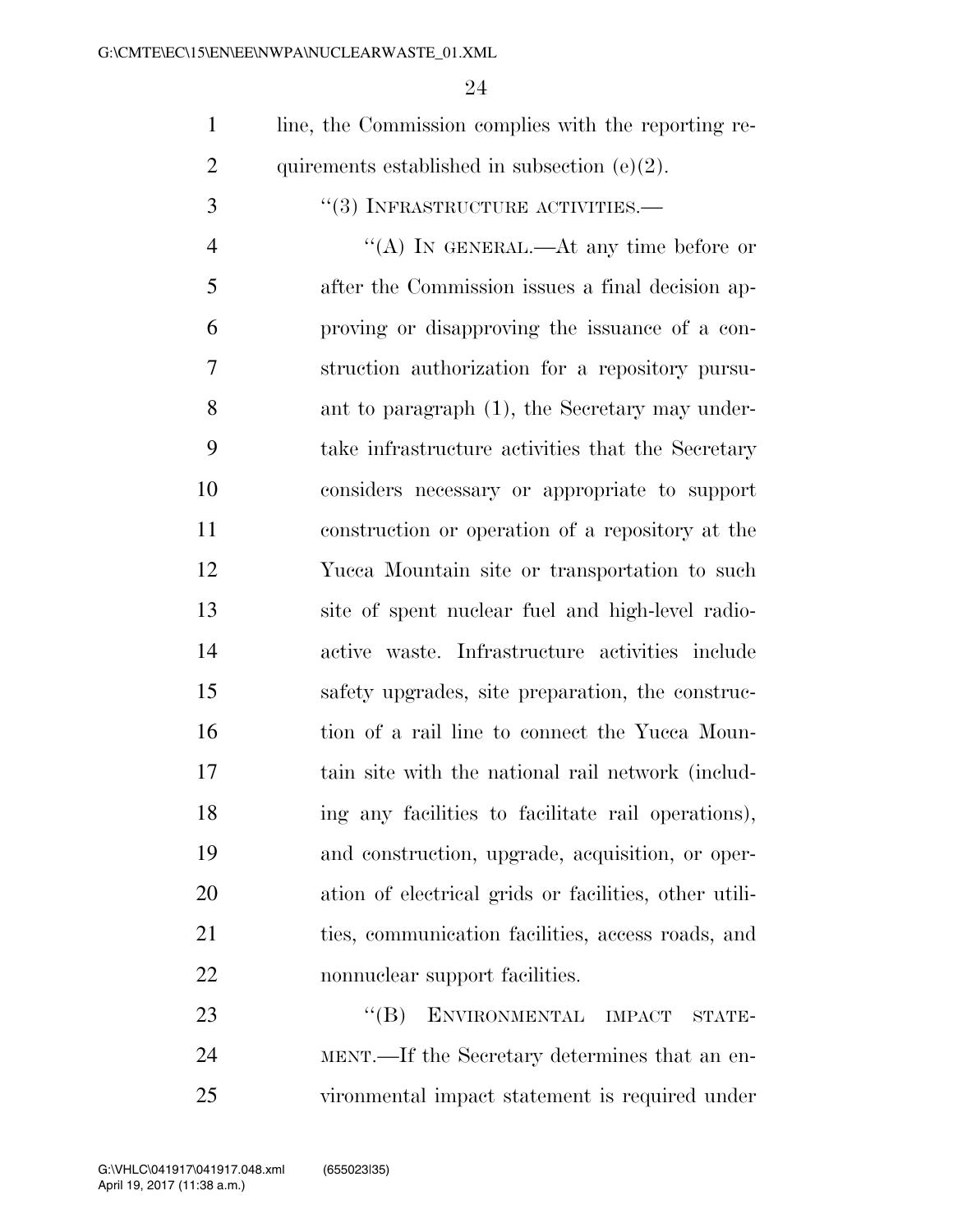the National Environmental Policy Act of 1969 with respect to an infrastructure activity under- taken under this paragraph, the Secretary need not consider the need for the action, alternative actions, or a no-action alternative. To the ex- tent any other Federal agency must consider the potential environmental impact of such an infrastructure activity, the agency shall adopt, to the extent practicable, an environmental im- pact statement prepared by the Secretary under this subparagraph without further action. Such adoption satisfies the responsibilities of the adopting agency under the National Environ- mental Policy Act of 1969, and no further ac-15 tion is required by the agency.".

 (b) CONNECTED ACTIONS.—Section 114(f)(6) of the Nuclear Waste Policy Act of 1982 (42 U.S.C. 10134(f)(6)) is amended by striking ''or nongeologic alter- natives to such site'' and inserting ''nongeologic alter- natives to such site, or an action connected or otherwise related to the repository to the extent the action is under- taken outside the geologic repository operations area and does not require a license from the Commission''.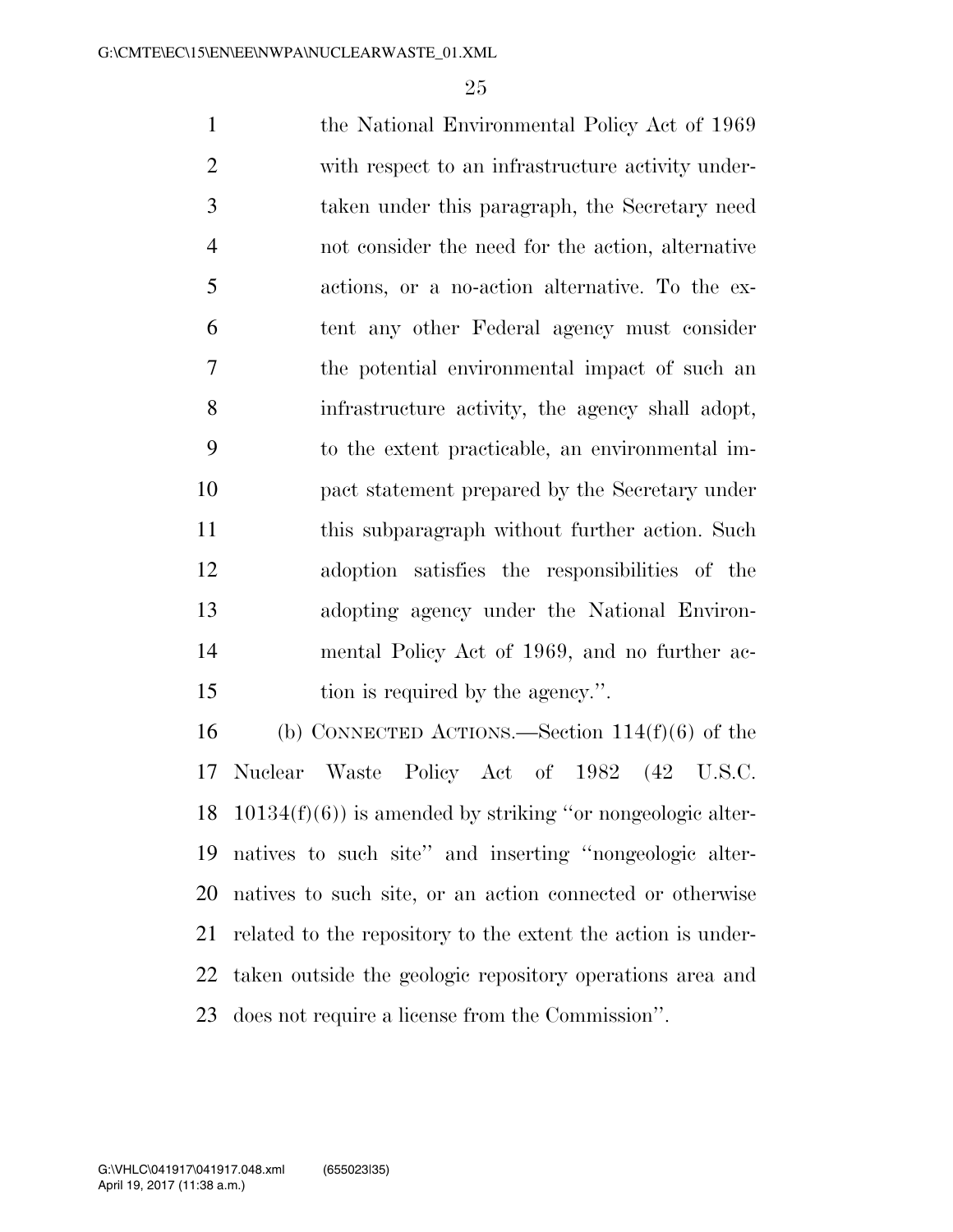### **SEC. 204. PENDING REPOSITORY LICENSE APPLICATION.**

 (a) IN GENERAL.—Except as provided in subsection (b), nothing in this Act or the amendments made by this Act shall apply to an application for a construction author- ization described in section 114(d) of the Nuclear Waste Policy Act of 1982 (42 U.S.C. 10134(d)) pending as of the date of enactment of this Act, or to the consideration thereof by the Nuclear Regulatory Commission.

 (b) EXCEPTED PROVISIONS.—Subsection (a) shall not apply to section 201 or 202 of this Act, or the amend-ments thereunder.

## **SEC. 205. LIMITATION ON PLANNING, DEVELOPMENT, OR CONSTRUCTION OF DEFENSE WASTE REPOSI-TORY.**

 (a) LIMITATION.—The Secretary of Energy may not take any action relating to the planning, development, or construction of a defense waste repository until the date on which the Nuclear Regulatory Commission issues a final decision approving or disapproving the issuance of a construction authorization for a repository under section  $114(d)(1)$  of the Nuclear Waste Policy Act of 1982 (42) U.S.C. 10134(d)) (as so designated by this Act).

(b) DEFINITIONS.—In this section—

 (1) the terms ''atomic energy defense activity'', ''high-level radioactive waste'', ''repository'', and ''spent nuclear fuel'' have the meanings given those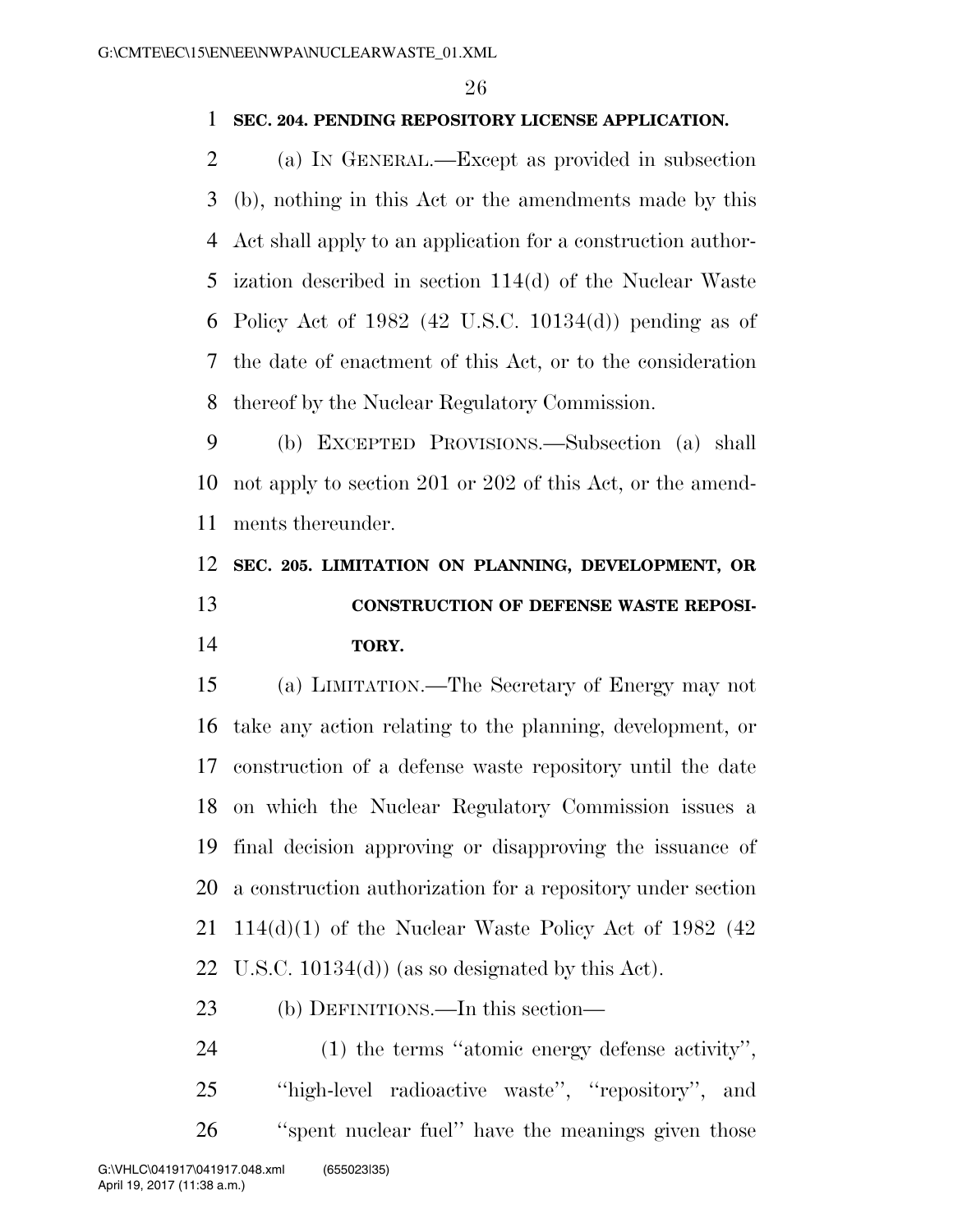terms in section 2 of the Nuclear Waste Policy Act of 1982 (42 U.S.C. 10101); and

 (2) the term ''defense waste repository'' means the repository for high-level radioactive waste and spent nuclear fuel derived from the atomic energy defense activities of the Department of Energy, as described in the draft plan of the Department titled ''Draft Plan for a Defense Waste Repository'' pub-lished on December 16, 2016.

 **SEC. 206. SENSE OF CONGRESS REGARDING TRANSPOR-TATION ROUTES.** 

 It is the Sense of Congress that the Secretary of En- ergy should consider routes for the transportation of spent nuclear fuel or high-level radioactive waste transported by or for the Secretary under subtitle A of title I of the Nu- clear Waste Policy Act of 1982 (42 U.S.C. 10131 et seq.) to the Yucca Mountain site that, to the extent practicable, avoid Las Vegas, Nevada.

# **TITLE III—DOE CONTRACT PERFORMANCE**

### **SEC. 301. TITLE TO MATERIAL.**

 Section 123 of the Nuclear Waste Policy Act of 1982 (42 U.S.C. 10143) is amended—

- (1) by striking ''Delivery'' and inserting ''(a) IN
- GENERAL.—Delivery'';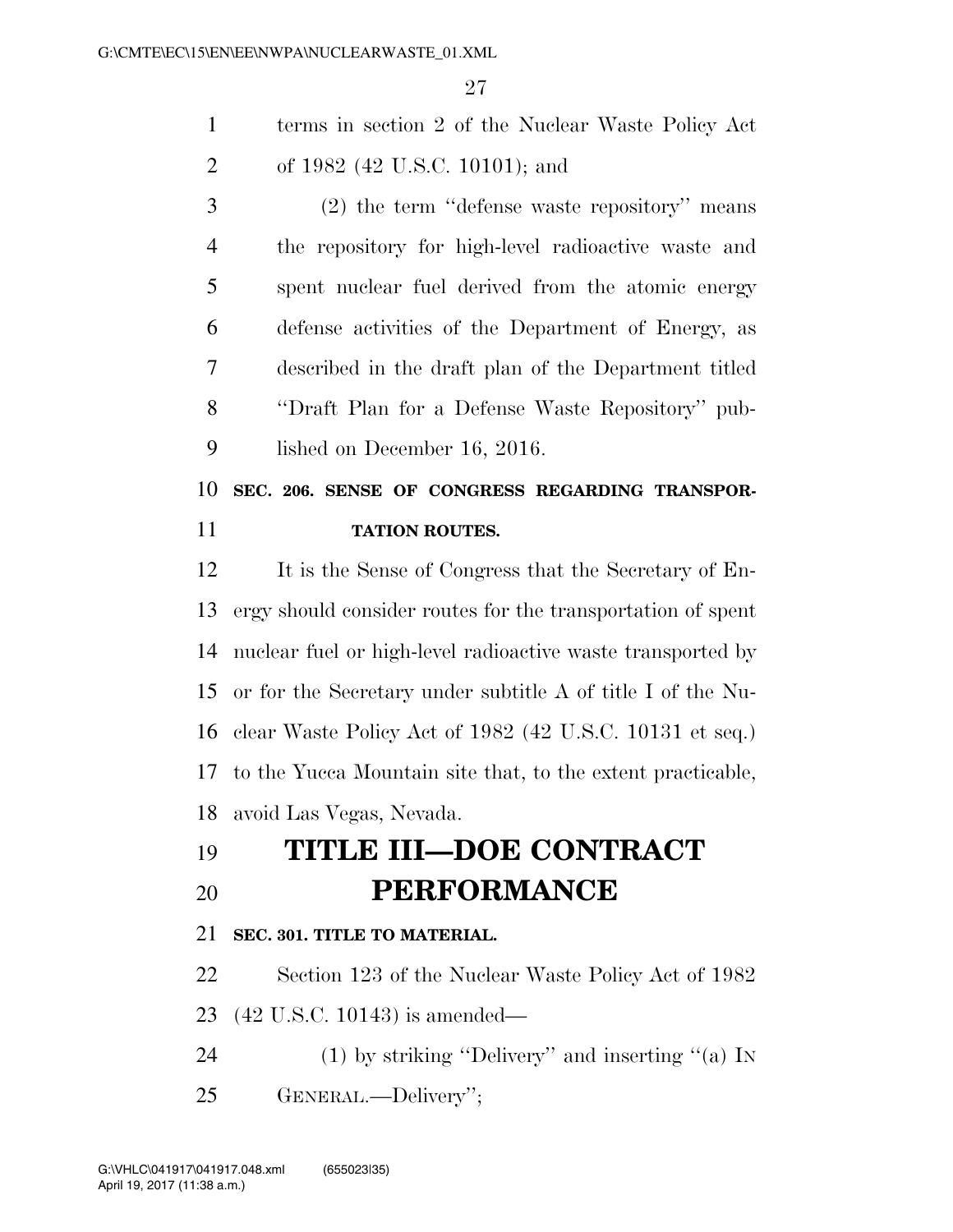(2) by striking ''repository constructed under this subtitle'' and inserting ''repository or monitored retrievable storage facility''; and

 (3) by adding at the end the following new sub-section:

 ''(b) CONTRACT MODIFICATION.—The Secretary may enter into new contracts or negotiate modifications to ex- isting contracts, with any person who generates or holds title to high-level radioactive waste or spent nuclear fuel of domestic origin, for acceptance of title, subsequent transportation, and storage of such high-level radioactive waste or spent nuclear fuel (including to expedite such ac- ceptance of title, transportation, and storage of such waste or fuel from facilities that have ceased commercial oper- ation) at a monitored retrievable storage facility author-ized under subtitle C.''.

# **TITLE IV—BENEFITS TO HOST COMMUNITY**

**SEC. 401. CONSENT.** 

 Section 170 of the Nuclear Waste Policy Act of 1982 (42 U.S.C. 10173) is amended—

 (1) in subsection (c), by striking ''shall offer'' and inserting ''may offer'';

 (2) in subsection (d), by striking ''shall'' and inserting ''may'';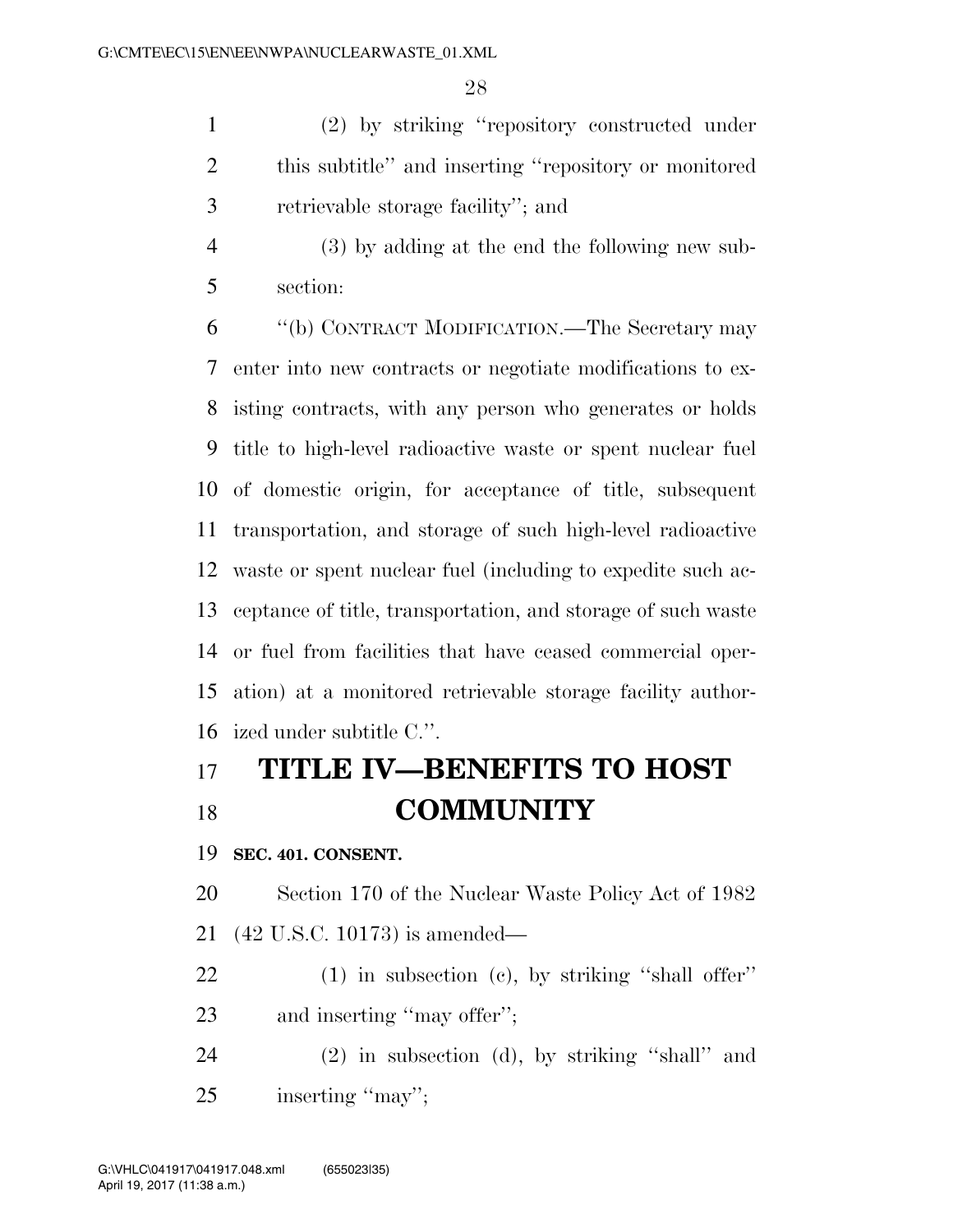| $\mathbf{1}$   | $(3)$ in subsection $(e)$ —                               |
|----------------|-----------------------------------------------------------|
| $\overline{2}$ | $(A)$ by inserting a comma after "reposi-                 |
| 3              | tory"; and                                                |
| $\overline{4}$ | (B) by inserting "per State," after "facil-               |
| 5              | ity''; and                                                |
| 6              | (4) by adding at the end the following new sub-           |
| 7              | section:                                                  |
| 8              | "(g) CONSENT.—The acceptance or use of any of the         |
| 9              | benefits provided under a benefits agreement under this   |
| 10             | section by the State of Nevada shall not be considered to |
| 11             | be an expression of consent, express or implied, to the   |
| 12             | siting of a repository in such State.".                   |
| 13             | SEC. 402. CONTENT OF AGREEMENTS.                          |
| 14             | $(a)$ BENEFITS SCHEDULE.—The table in section             |
| 15             | $171(a)(1)$ of the Nuclear Waste Policy Act of 1982 (42)  |
|                | 16 U.S.C. $10173a(a)(1)$ is amended to read as follows:   |

### ''BENEFITS SCHEDULE

[Amounts in millions]

| Event                                              | MRS | Repository |
|----------------------------------------------------|-----|------------|
| (A) Annual payments prior to first spent fuel re-  |     |            |
|                                                    |     |            |
|                                                    |     |            |
| (C) Annual payments after first spent fuel receipt |     |            |
|                                                    |     |            |

 (b) RESTRICTIONS ON USE.—Section 171(a) of the Nuclear Waste Policy Act of 1982 (42 U.S.C. 10173a(a)) is amended—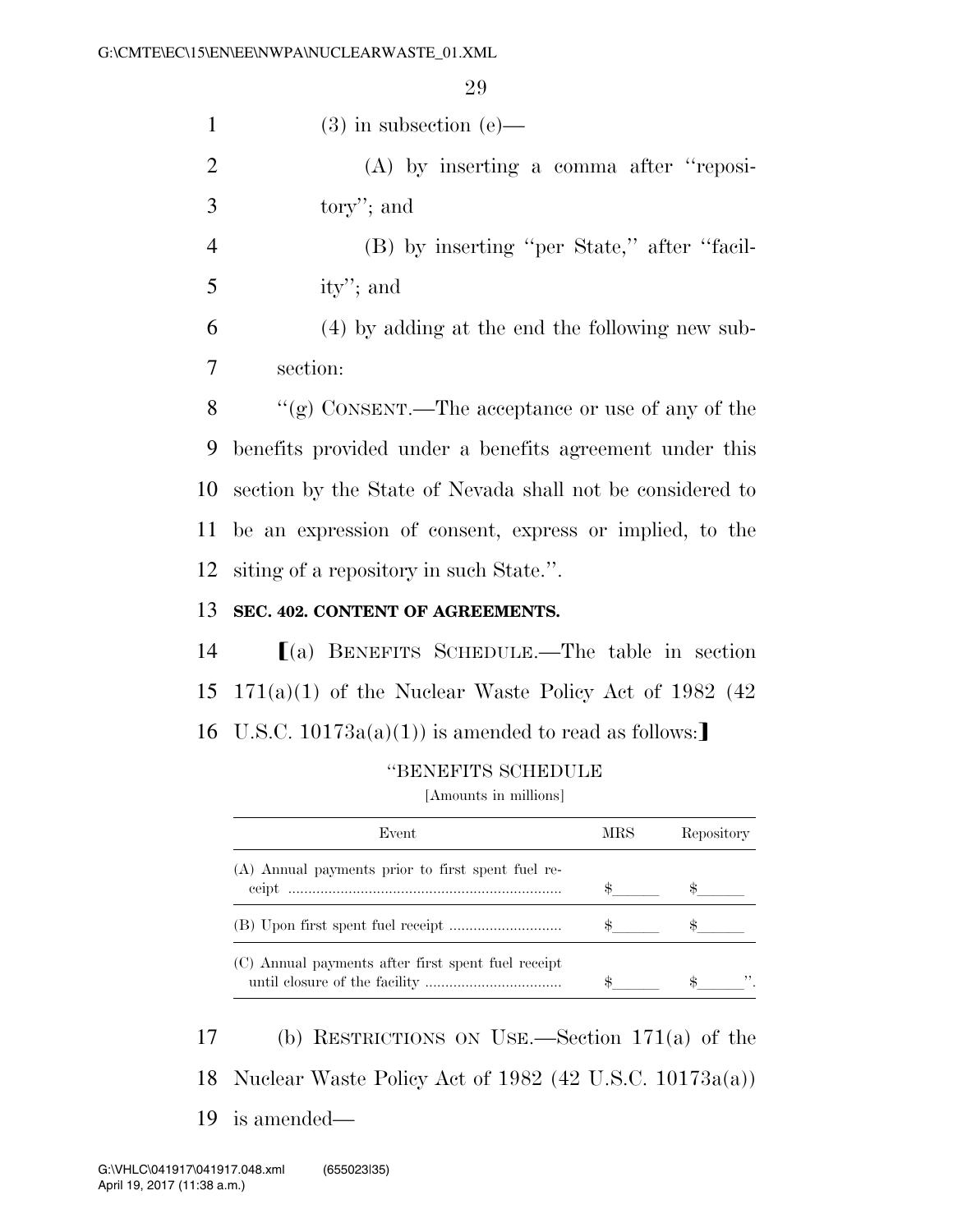| $\mathbf{1}$   | $(1)$ in paragraph $(6)$ , by striking "paragraph            |
|----------------|--------------------------------------------------------------|
| $\overline{2}$ | $(7)$ " and inserting "paragraphs $(7)$ and $(8)$ "; and     |
| 3              | $(2)$ by adding at the end the following new                 |
| $\overline{4}$ | paragraph:                                                   |
| 5              | $\cdot$ (8) None of the payments under this section may      |
| 6              | be used—                                                     |
| $\overline{7}$ | "(A) directly or indirectly to influence legisla-            |
| 8              | tive action on any matter pending before Congress            |
| 9              | or a State legislature or for any lobbying activity as       |
| 10             | provided in section 1913 of title 18, United States          |
| 11             | Code;                                                        |
| 12             | $\lq\lq$ (B) for litigation purposes; or                     |
| 13             | $\cdot\cdot$ (C) to support multistate efforts or other coa- |
| 14             | lition-building activities inconsistent with the siting,     |
| 15             | construction, or operation of the monitored retriev-         |
| 16             | able storage facility or repository concerned.".             |
| 17             | (c) CONTENTS.—Section 171(b) of the Nuclear                  |
|                | 18 Waste Policy Act of 1982 (42 U.S.C. 10173a(b)) is         |
| 19             | amended-                                                     |
| 20             | $(1)$ by striking paragraph $(2)$ ; and                      |
| 21             | $(2)$ by redesignating paragraphs $(3)$ through              |
| 22             | $(5)$ as paragraphs $(2)$ through $(4)$ , respectively.      |
| 23             | (d) PAYMENTS FROM THE WASTE FUND.—Section                    |
| 24             | $171(c)$ of the Nuclear Waste Policy Act of 1982 (42)        |
|                | 25 U.S.C. $10173a(c)$ is amended by striking the first sen-  |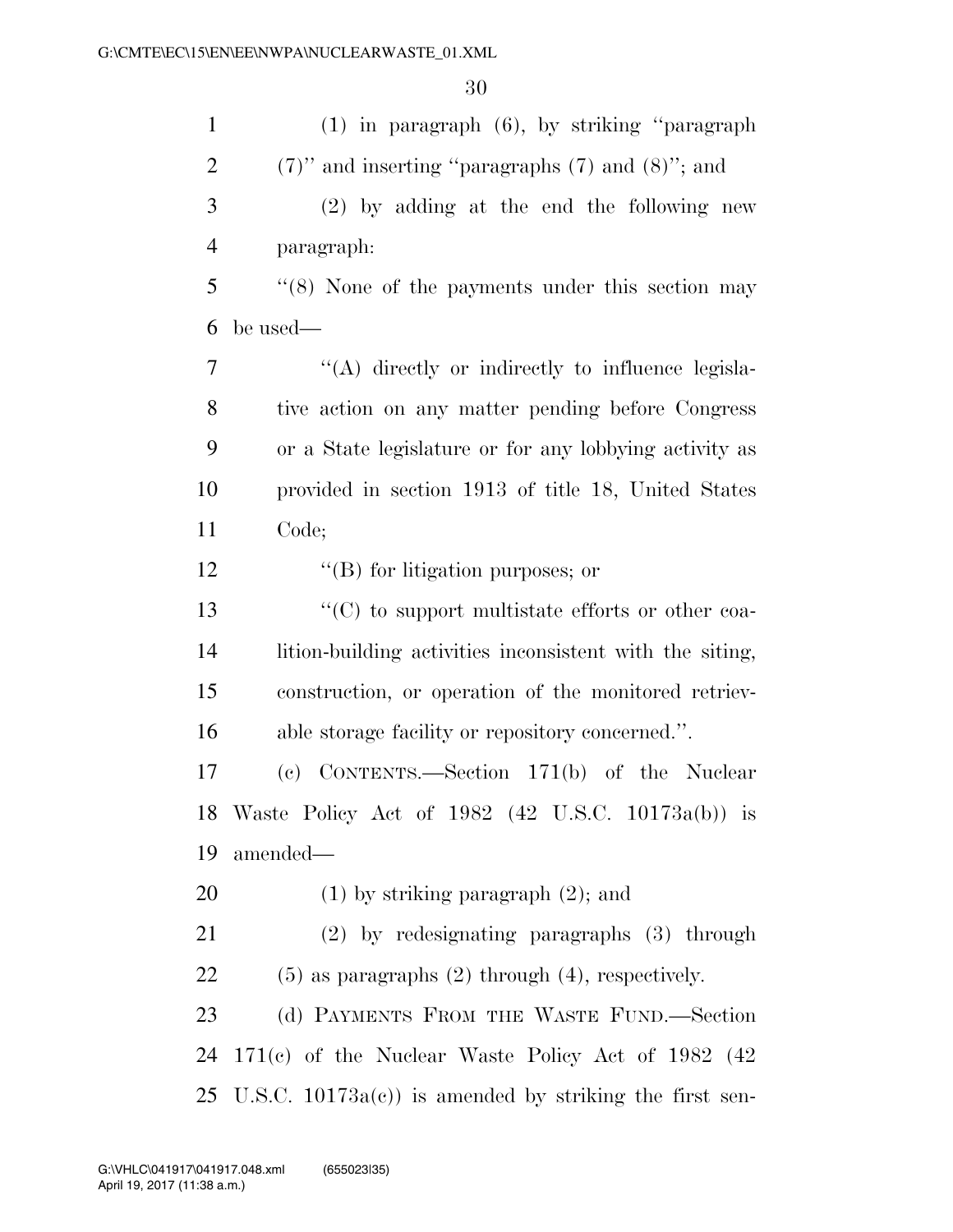tence and inserting the following: ''The Secretary shall make payments to the State of Nevada under a benefits agreement concerning a repository under section 170 from the Waste Fund.''.

### **SEC. 403. COVERED UNITS OF LOCAL GOVERNMENT.**

 (a) IN GENERAL.—The Nuclear Waste Policy Act of 1982 (42 U.S.C. 10101 et seq.) is amended by inserting after section 172 the following new section:

### **''SEC. 172A. COVERED UNITS OF LOCAL GOVERNMENT.**

 ''(a) BENEFITS AGREEMENT.—Not earlier than 1 year after the date of enactment of this section, the Sec- retary may enter into a benefits agreement with any cov- ered unit of local government concerning a repository for the acceptance of high-level radioactive waste or spent nu-clear fuel in the State of Nevada.

16 "(b) CONTENT OF AGREEMENTS.—In addition to any benefits to which a covered unit of local government is entitled under this Act, the Secretary shall make payments to such covered unit of local government that is a party to a benefits agreement under subsection (a) to mitigate impacts described in section 175(b).

22 "(c) PAYMENTS FROM WASTE FUND.—The Sec- retary shall make payments to a covered unit of local gov- ernment under a benefits agreement under this section from the Waste Fund.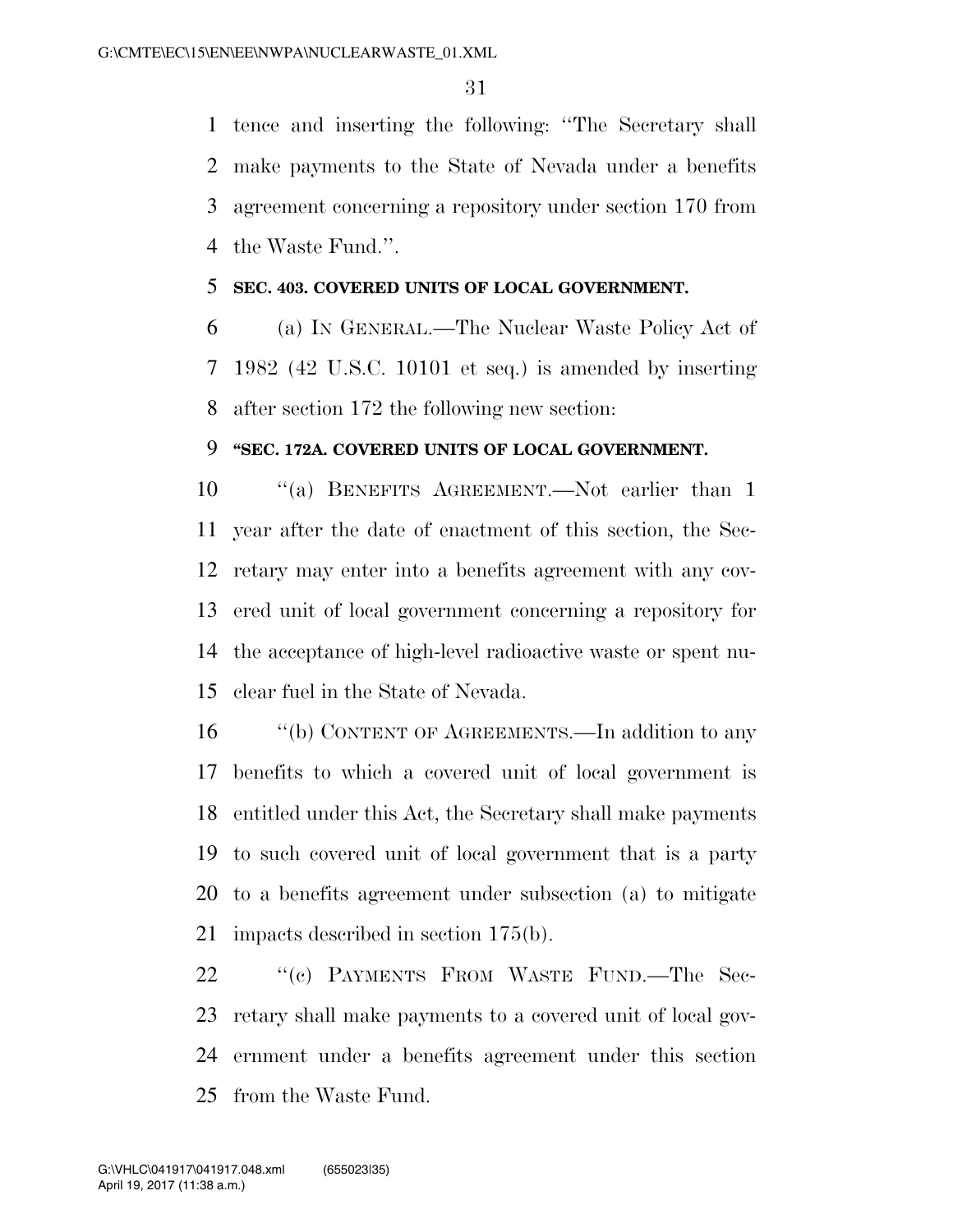''(d) RESTRICTION ON USE.—None of the payments made pursuant to a benefits agreement under this section may be used—

4 "(1) directly or indirectly to influence legislative action on any matter pending before Congress or a State legislature or for any lobbying activity as pro- vided in section 1913 of title 18, United States Code;

9  $\frac{1}{2}$  for litigation purposes; or

 $\frac{10}{20}$  <sup>''</sup>(3) to support multistate efforts or other coali- tion-building activities inconsistent with the siting, construction, or operation of the repository.

 ''(e) CONSENT.—The acceptance or use of any of the benefits provided under a benefits agreement under this section by any covered unit of local government shall not be considered to be an expression of consent, express or implied, to the siting of a repository in the State of Ne-vada.

 ''(f) COVERED UNIT OF LOCAL GOVERNMENT DE- FINED.—In this section, the term 'covered unit of local government' means—

22  $\frac{1}{2}$  (1) any affected unit of local government with respect to a repository; and

24 ''(2) any unit of general local government in the State of Nevada.''.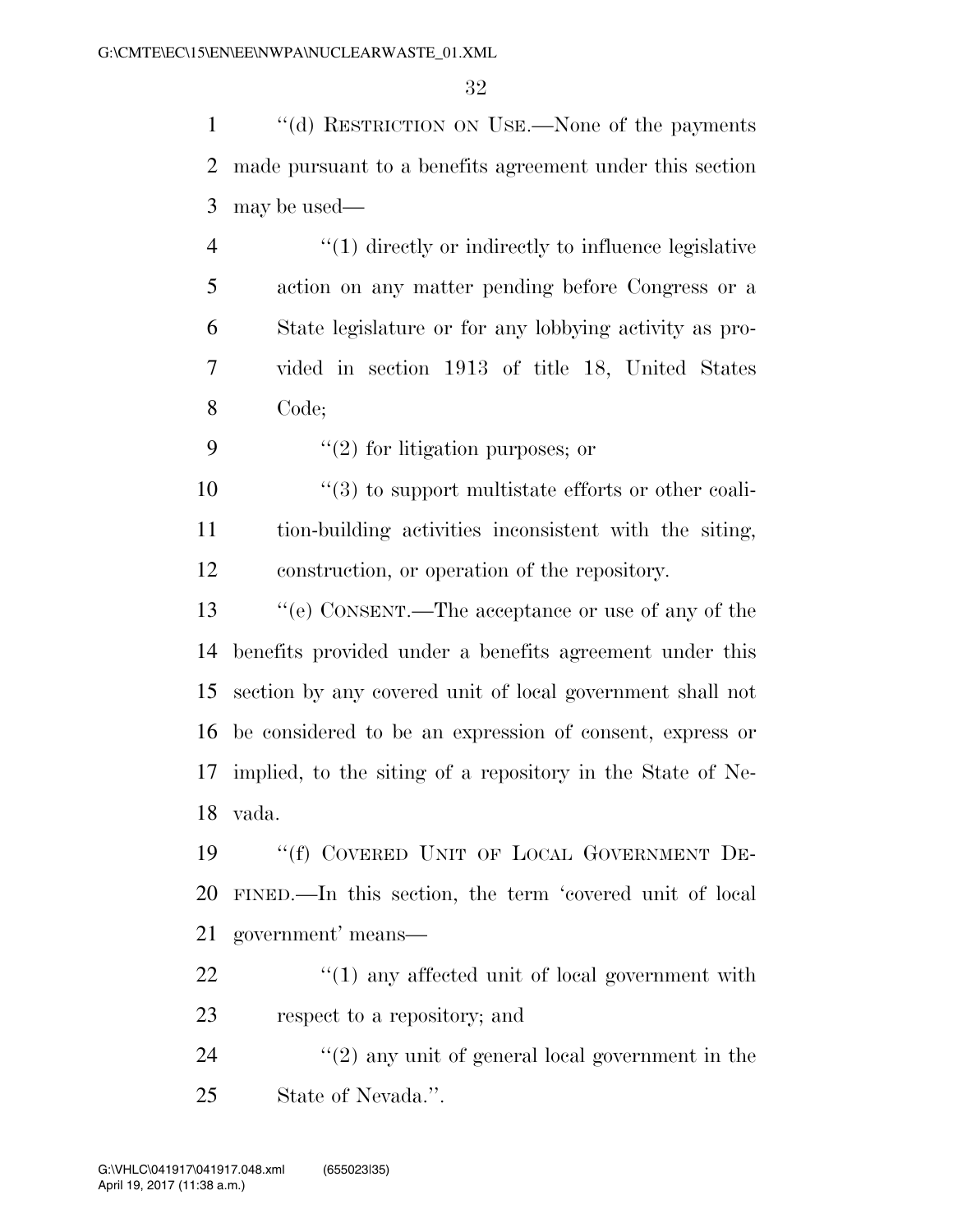| $\mathbf{1}$   | (b) CONFORMING AMENDMENTS.—                          |
|----------------|------------------------------------------------------|
| $\overline{2}$ | (1) BENEFITS AGREEMENT.—Section $170(a)(4)$          |
| 3              | of the Nuclear Waste Policy Act of 1982 (42 U.S.C.   |
| $\overline{4}$ | $10173(a)(4)$ is amended—                            |
| 5              | (A) by inserting "made available pursuant            |
| 6              | to a benefits agreement under this section"          |
| 7              | after "under this subtitle"; and                     |
| 8              | (B) by striking "with a benefits agreement           |
| 9              | under this section" and inserting "with such         |
| 10             | benefits agreement".                                 |
| 11             | (2) LIMITATION.—Section $170(e)$ of the Nu-          |
| 12             | clear Waste Policy Act of 1982 (42 U.S.C.            |
| 13             | $10173(e)$ ) is further amended by inserting "under" |
| 14             | this section" after "may be in effect".              |
| 15             | (3) TABLE OF CONTENTS.—The table of con-             |
| 16             | tents for the Nuclear Waste Policy Act of 1982 (42)  |
| 17             | U.S.C. 10101 note) is amended by adding after the    |
| 18             | item relating to section 172, the following:         |
|                | "Sec. 172A. Covered units of local government.".     |
| 19             | SEC. 404. TERMINATION.                               |
| 20             | Section 173 of the Nuclear Waste Policy Act of 1982  |
| 21             | $(42 \text{ U.S.C. } 10173c)$ is amended—            |
| 22             | $(1)$ in subsection $(a)$ —                          |
| 23             | $(A)$ by striking "under this title if" and in-      |
| 24             | serting "under this title";                          |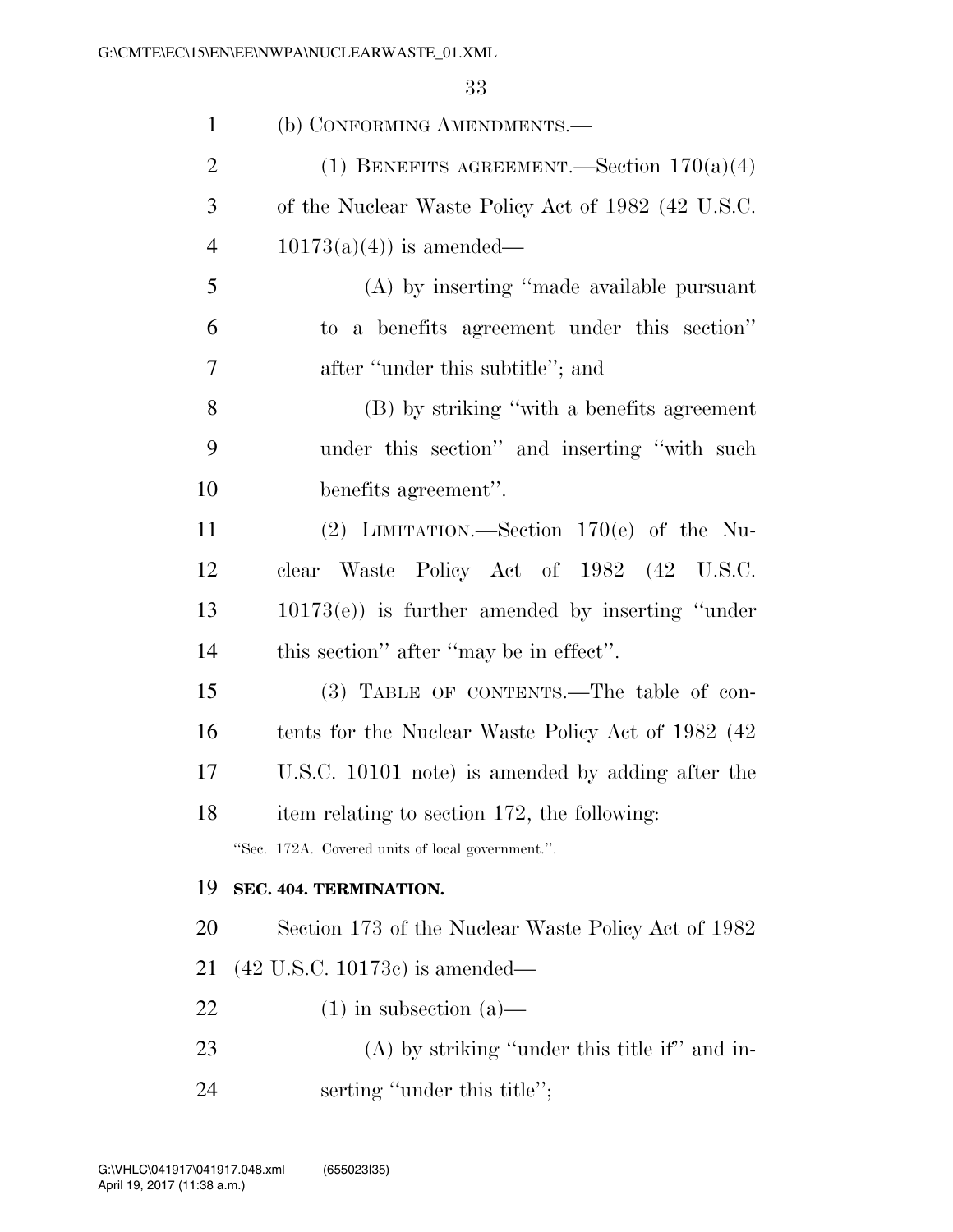(B) in paragraph (1), by inserting ''con- cerning a repository or a monitored retrievable storage facility, if'' before ''the site under con-sideration''; and

 (C) in paragraph  $(2)$ , by striking "the Sec- retary determines that the Commission cannot license the facility within a reasonable time'' and inserting ''concerning a repository, if the Commission issues a final decision disapproving the issuance of a construction authorization for **a** repository under section  $114(d)(1)$ <sup>"</sup>; and

 (2) by amending subsection (b) to read as fol-lows:

 ''(b) TERMINATION BY STATE OR INDIAN TRIBE.— A State, covered unit of local government (as defined in section 172A), or Indian tribe may only terminate a bene-fits agreement under this title—

18 ''(1) concerning a repository or a monitored re- trievable storage facility, if the Secretary disqualifies the site under consideration for its failure to comply with technical requirements established by the Sec-retary in accordance with this Act; or

23 ''(2) concerning a repository, if the Commission issues a final decision disapproving the issuance of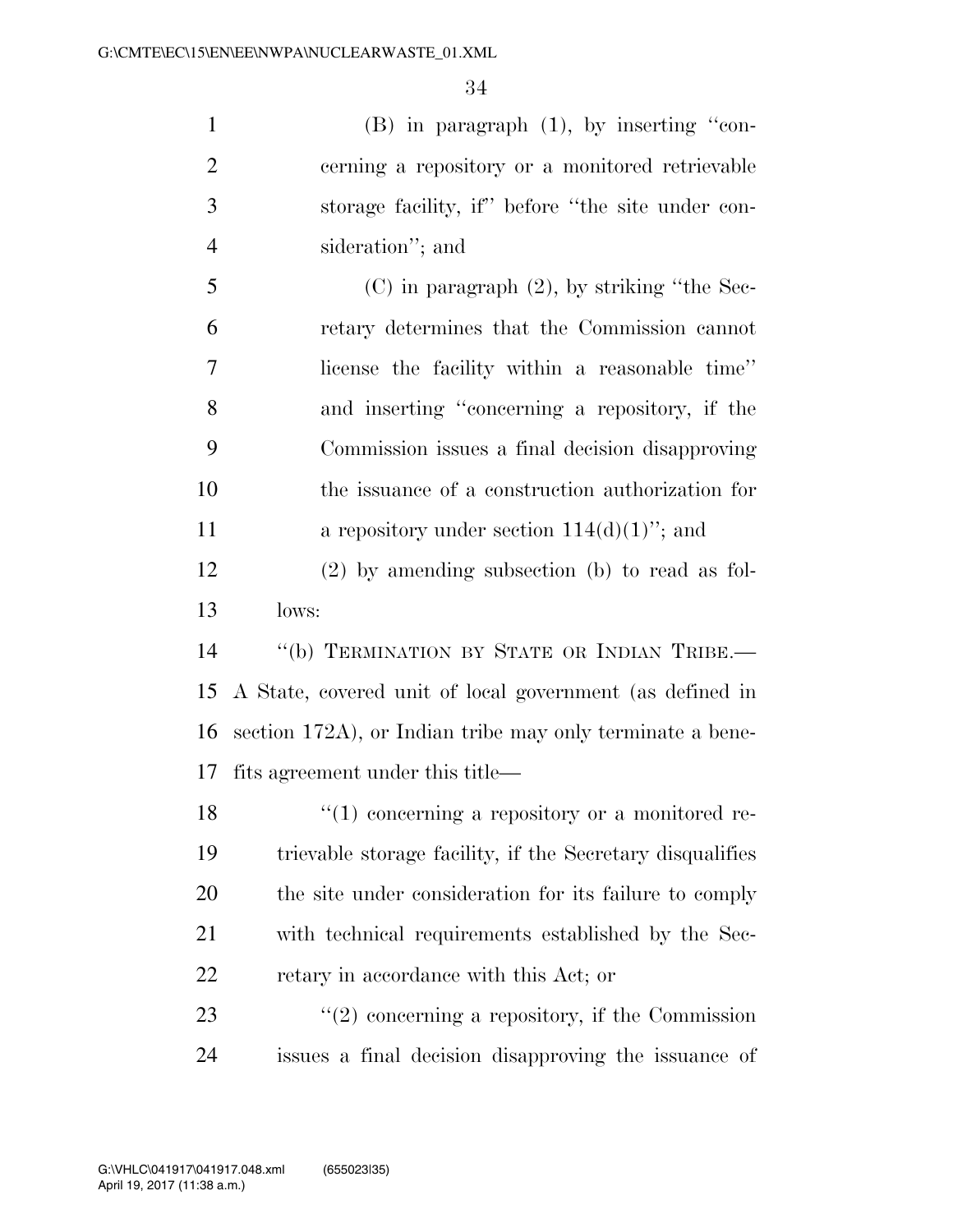| $\mathbf{1}$   | a construction authorization for a repository under           |
|----------------|---------------------------------------------------------------|
| $\overline{2}$ | section $114(d)(1)$ .".                                       |
| 3              | SEC. 405. OTHER BENEFITS.                                     |
| $\overline{4}$ | Section 174 of the Nuclear Waste Policy Act of 1982           |
| 5              | $(42 \text{ U.S.C. } 10174)$ is amended—                      |
| 6              | (1) by striking "The Secretary, in siting" and                |
| 7              | inserting "(a) FEDERAL RESEARCH PROJECTS.-                    |
| 8              | The Secretary, in siting";                                    |
| 9              | (2) by inserting ", or monitored retrievable                  |
| 10             | storage facility authorized under subtitle C," after          |
| 11             | "repository"; and                                             |
| 12             | $(3)$ by adding at the end the following:                     |
| 13             | "(b) REPORT AND PLAN FOR FEDERAL PROJECTS.—                   |
| 14             | Not later than September 30, 2019, and annually there-        |
| 15             | after, the Secretary, in consultation with other Federal      |
| 16             | agencies, the State of Nevada, affected units of local gov-   |
| 17             | ernment, and affected Indian tribes, shall prepare and        |
|                | 18 submit to Congress and such State, affected units of local |
| 19             | government, and affected Indian tribes, a report identi-      |
| 20             | fying potential Federal projects to be located, or proposed   |
| 21             | to be located, in such State, including a plan for such Fed-  |
| 22             | eral projects.                                                |
|                |                                                               |

23  $\text{``(c) PRIORITY}$ .

24 "(1) IN GENERAL.—In providing any funding to institutions of higher education from the Waste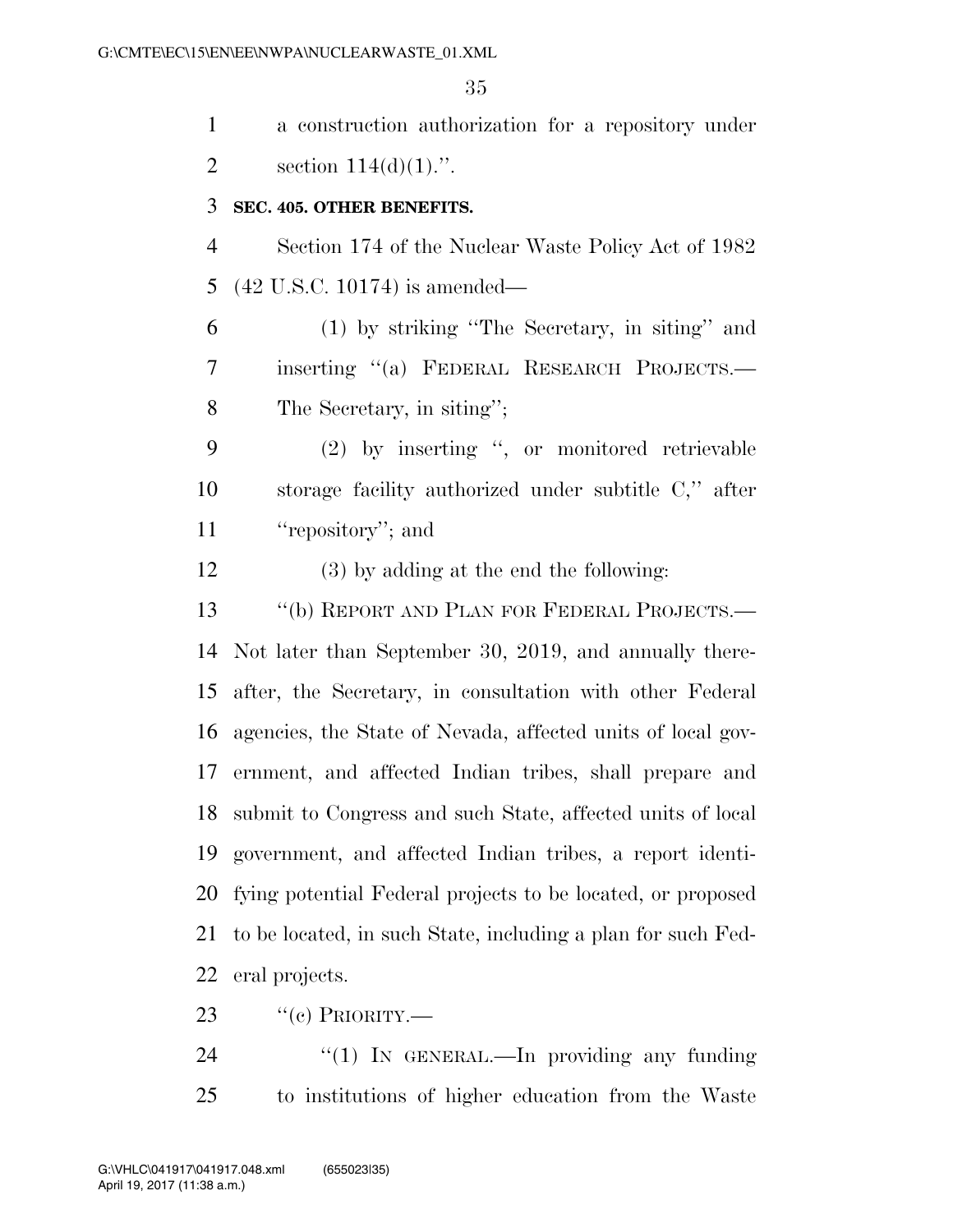Fund, the Secretary shall prioritize institutions of higher education that are located in the State of Ne-vada.

 ''(2) DEFINITION.—In this section, the term 'institution of higher education' has the meaning given that term in section 101 of the Higher Edu-cation Act of 1965 (20 U.S.C. 1001).''.

### **SEC. 406. DISPOSAL OF SPENT NUCLEAR FUEL.**

 Section 122 of the Nuclear Waste Policy Act of 1982 (42 U.S.C. 10142) is amended by adding at the end the following: ''Any economic benefits derived from the re- trieval of spent nuclear fuel pursuant to this section shall be shared with the State in which the repository is located, affected units of local government, and affected Indian tribes.''.

### **SEC. 407. UPDATED REPORT.**

 Section 175(a) of the Nuclear Waste Policy Act of 1982 (42 U.S.C. 10174a(a)) is amended by striking ''Nu- clear Waste Policy Amendments Act of 1987'' and insert-ing ''Nuclear Waste Policy Amendments Act of 2017''.

## **TITLE V—FUNDING**

### **SEC. 501. ASSESSMENT AND COLLECTION OF FEES.**

23 (a) IN GENERAL.—Section  $302(a)(4)$  of the Nuclear Waste Policy Act of 1982 (42 U.S.C. 10222(a)(4)) is amended—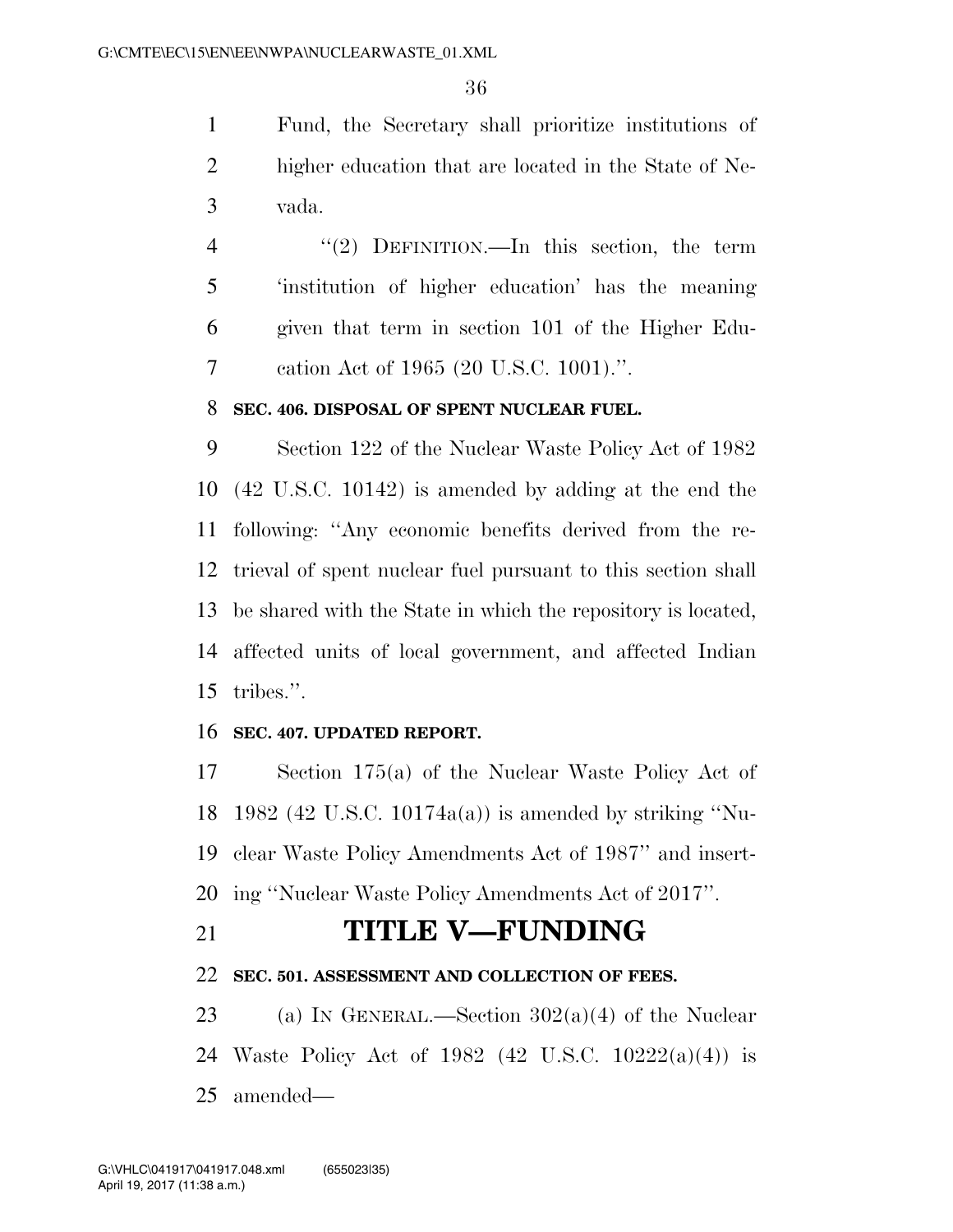| $\mathbf{1}$   | $(1)$ in the first sentence—                          |
|----------------|-------------------------------------------------------|
| $\overline{2}$ | (A) by striking $((4)$ Not later than" and            |
| 3              | inserting the following:                              |
| $\overline{4}$ | $``(4)$ ASSESSMENT, COLLECTION, AND PAYMENT           |
| 5              | OF FEES.-                                             |
| 6              | "(A) ASSESSMENT OF FEES.--Not later                   |
| 7              | than".                                                |
| 8              | (B) by striking "the date of enactment of             |
| 9              | this Act" and inserting "the date of enactment"       |
| 10             | of the Nuclear Waste Policy Amendments Act            |
| 11             | of $2017$ "; and                                      |
| 12             | (C) by striking "collection and payment"              |
| 13             | and inserting "assessment";                           |
| 14             | $(2)$ in the second sentence, by striking "collec-    |
| 15             | tion of the fee" and inserting "such amount";         |
| 16             | (3) in the third sentence, by striking "are being     |
| 17             | collected" and inserting "will result from<br>such    |
| 18             | amounts";                                             |
| 19             | $(4)$ in the fifth sentence, by striking "90 days"    |
| 20             | of continuous session" and all that follows through   |
| <u>21</u>      | the period at the end and inserting "the date that    |
| <u>22</u>      | is 180 days after the date of such transmittal."; and |
| 23             | $(5)$ by adding at the end the following:             |
| 24             | COLLECTION AND<br>$\mathrm{``(B)}$<br>PAYMENT<br>OF   |
| 25             | FEES.                                                 |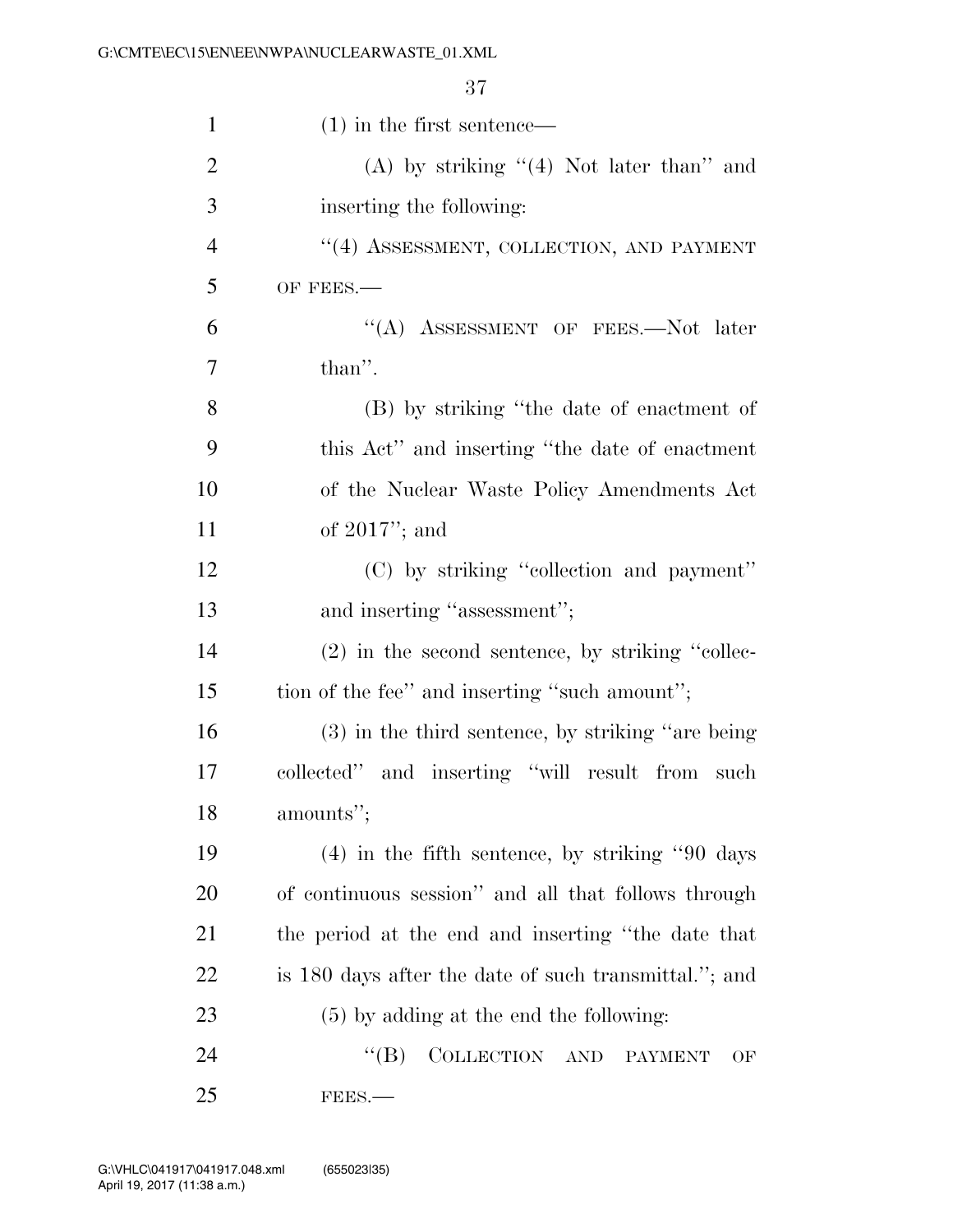| $\mathbf{1}$   | "(i) IN GENERAL.—Not later than                |
|----------------|------------------------------------------------|
| $\overline{2}$ | 180 days after the date of enactment of        |
| 3              | Nuclear Waste Policy Amendments Act of         |
| $\overline{4}$ | 2017, the Secretary shall establish proce-     |
| 5              | dures for the collection and payment of the    |
| 6              | fees established by paragraph (2) and          |
| 7              | paragraph (3), or adjusted pursuant to         |
| 8              | subparagraph $(A)$ .                           |
| 9              | "(ii) LIMITATION ON COLLECTION.-               |
| 10             | The Secretary may not collect a fee estab-     |
| 11             | lished under paragraph $(2)$ or $(3)$ , or ad- |
| 12             | justed pursuant to subparagraph $(A)$ —        |
| 13             | $\lq (I)$ until the date on which the          |
| 14             | Commission issues a final decision ap-         |
| 15             | proving or disapproving the issuance           |
| 16             | of a construction authorization for a          |
| 17             | repository under section $114(d)(1)$ ;         |
| 18             | and                                            |
| 19             | "(II) after such date, in an                   |
| 20             | amount that will cause the total               |
| 21             | amount of fees collected under this            |
| 22             | subsection in any fiscal year to exceed        |
| 23             | 90 percent of the amounts appro-               |
| 24             | priated for that fiscal year for pur-          |
| 25             | poses described in subsection (d).             |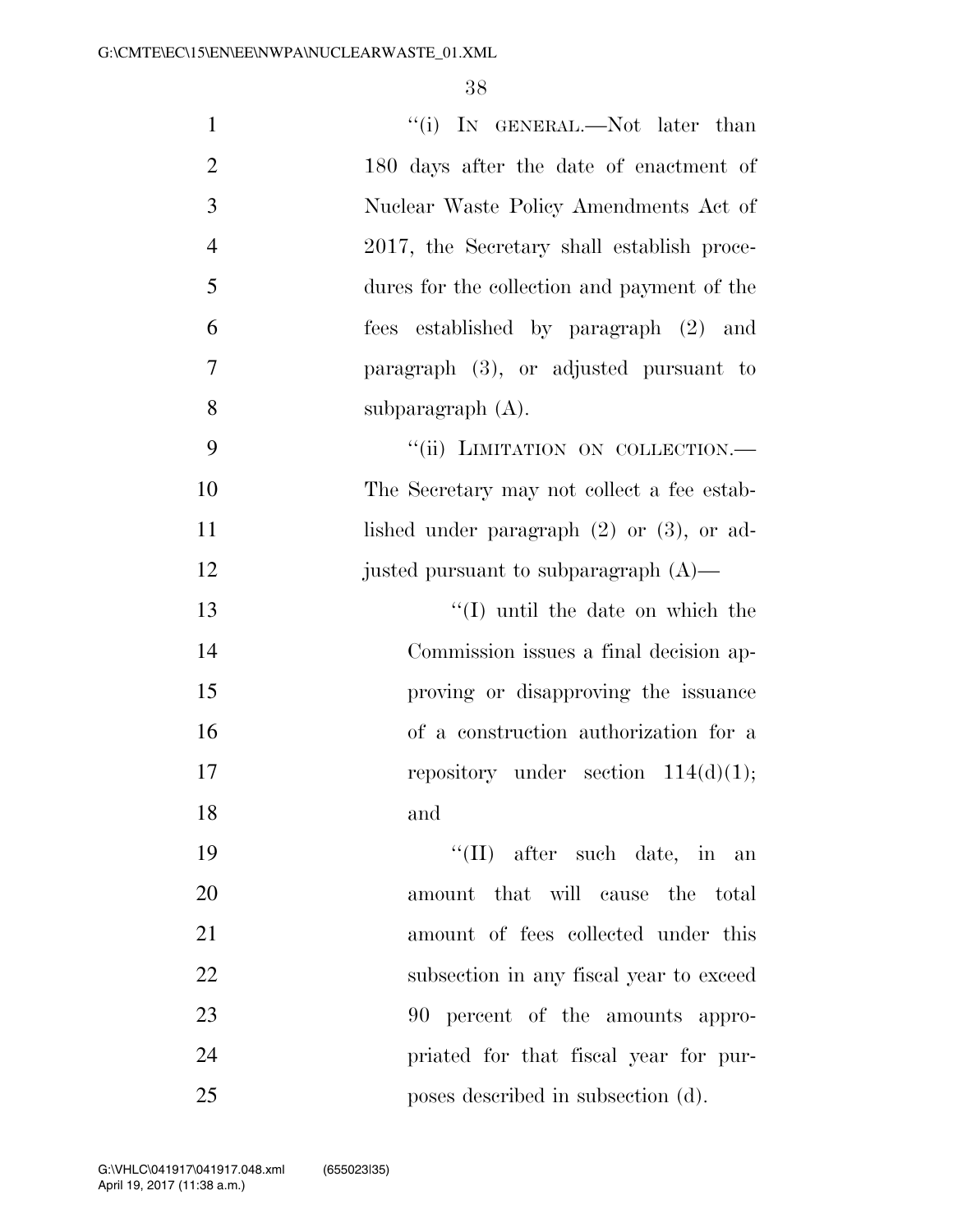1 "(iii) PAYMENT OF FULL AMOUNTS.— Notwithstanding the non-collection of a fee by the Secretary pursuant to clause (ii) in any fiscal year, a person who has entered into a contract with the Secretary under this subsection shall pay any uncollected amounts when determined necessary by the Secretary, subject to clause (ii), for pur- poses described in subsection (d).''. (b) AUTHORITY TO MODIFY CONTRACTS.—The Sec-

 retary of Energy may seek to modify a contract entered into under section 302(a) of the Nuclear Waste Policy Act of 1982 (42 U.S.C. 10222(a)) before the date of enact- ment of this Act to ensure that the contract complies with the provisions of such section, as amended by this Act. (c) TECHNICAL AND CONFORMING AMENDMENTS.— Section 302(a) of the Nuclear Waste Policy Act of 1982 (42 U.S.C. 10222(a)) is amended—

 (1) in paragraph (1), by striking ''paragraphs 20  $(2)$  and  $(3)$ " and inserting "paragraphs  $(2)$ ,  $(3)$ , and 21  $(4)$ ";

22 (2) in paragraph  $(3)$ , by striking "126(b)"; and (3) in paragraph (4), by striking ''insure'' and 24 inserting "ensure".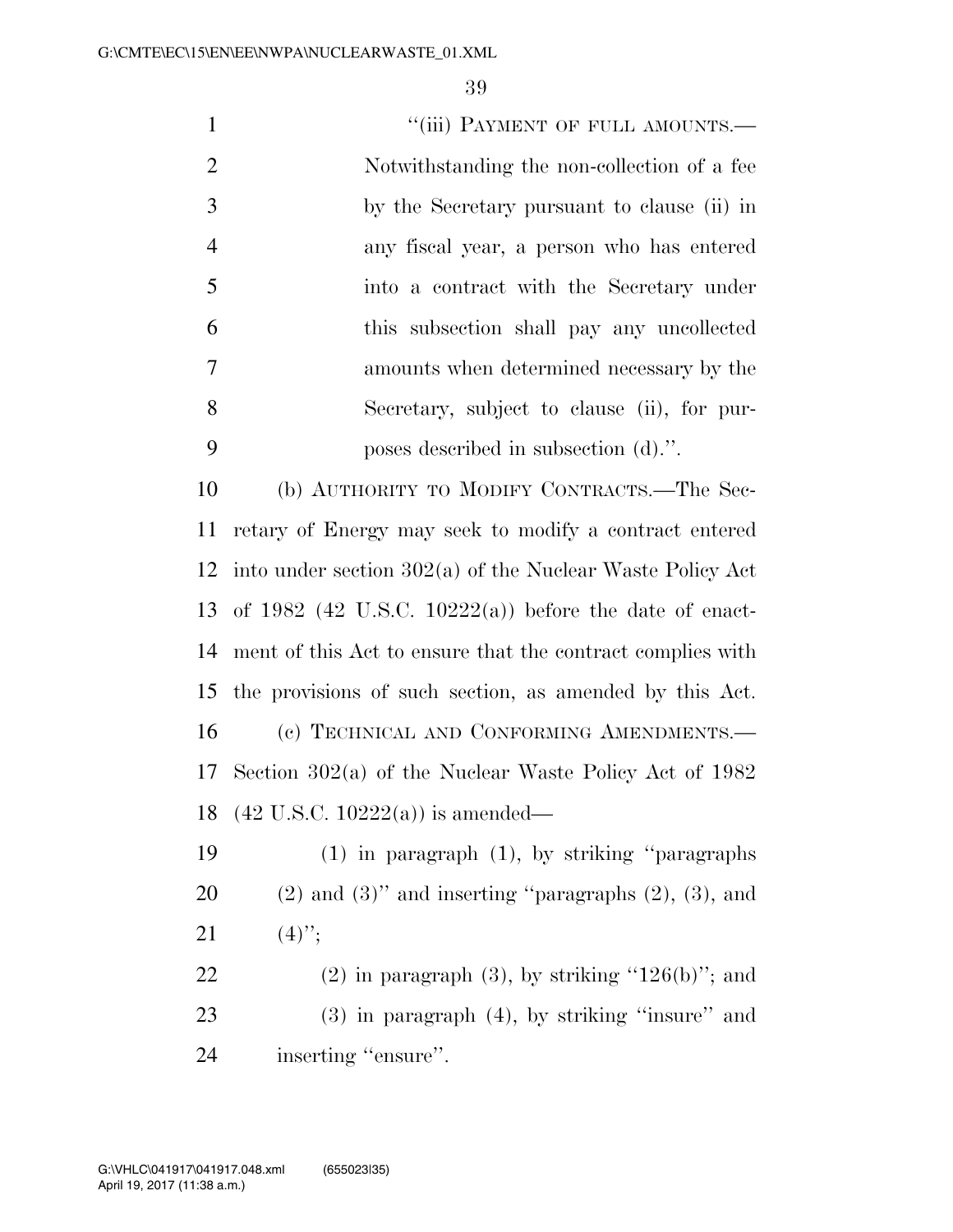### **SEC. 502. USE OF WASTE FUND.**

 (a) IN GENERAL.—Section 302(d) of the Nuclear Waste Policy Act of 1982 (42 U.S.C. 10222(d)) is amend-ed—

 (1) in paragraph (1), by striking ''maintenance and monitoring'' and all that follows through the semicolon at the end and inserting ''maintenance and monitoring of any repository or test and evalua-tion facility constructed under this Act;'';

 (2) in paragraph (4), by striking ''to be dis- posed of'' and all that follows through the semicolon at the end and inserting ''to be disposed of in a re- pository or to be used in a test and evaluation facil-ity;''; and

 (3) in paragraph (5), by striking ''at a reposi- tory site'' and all that follows through the end and inserting ''at a repository site or a test and evalua- tion facility site and necessary or incident to such repository or test and evaluation facility; and''.

 (b) CONFORMING AMENDMENTS.—The Nuclear Waste Policy Act of 1982 (42 U.S.C. 10101 et seq.) is amended—

 (1) in section 117(d), by inserting ''designated with respect to a repository'' after ''such representa-tives''; and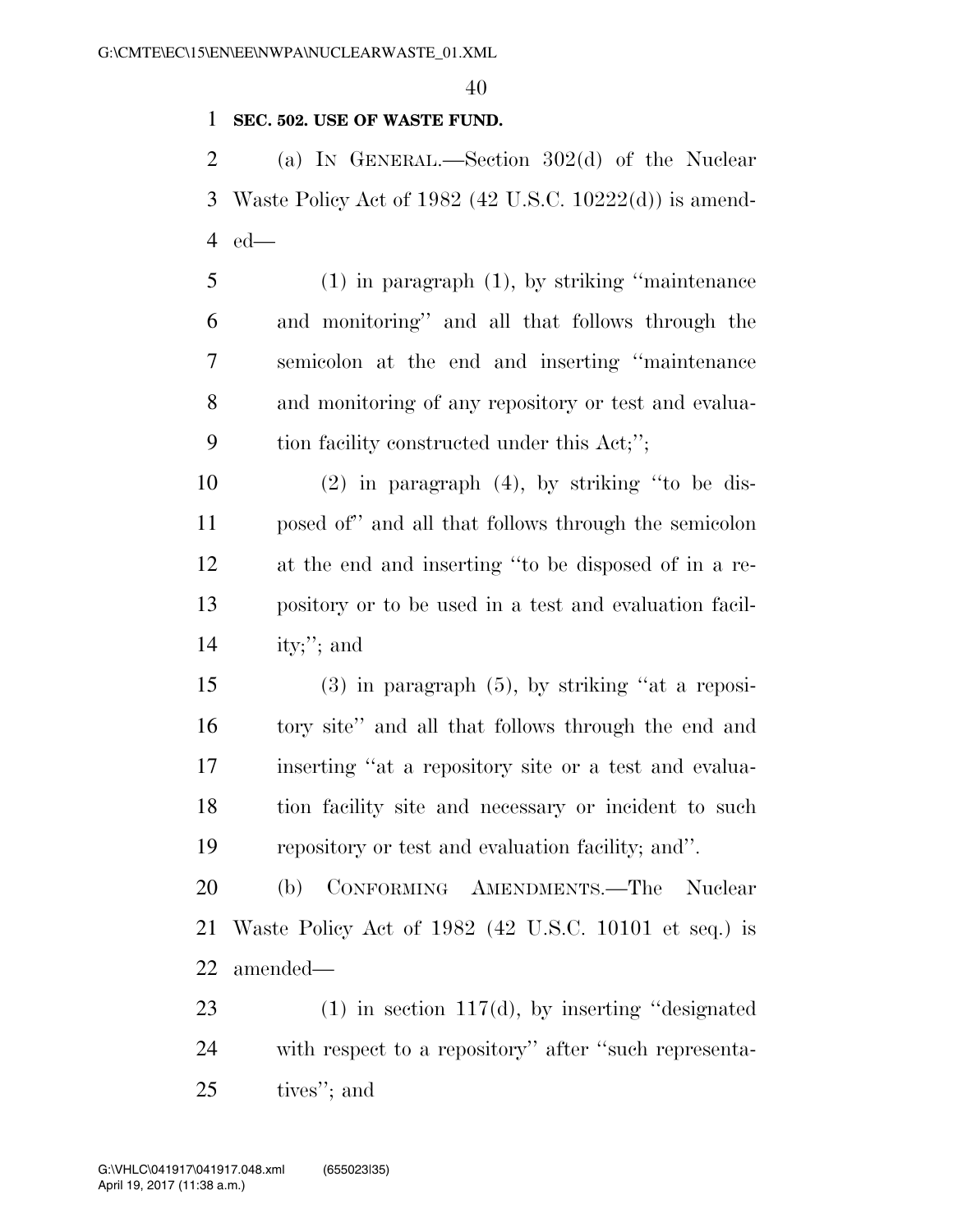1 (2) in section 141(f), by striking paragraph  $(4)$  and redesignating paragraph (5) as paragraph (4). **SEC. 503. AVAILABILITY OF CERTAIN AMOUNTS.** 

 Section 302 of the Nuclear Waste Policy Act of 1982 (42 U.S.C. 10222) is amended by adding at the end the following:

 ''(f) AVAILABILITY OF CERTAIN AMOUNTS.—Not- withstanding any other provision of this section, the fol- lowing amounts from the Waste Fund shall be made avail- able to the Secretary for the purposes described in sub-section (d), without further appropriations:

 $\qquad$  ''(1) An amount equal to  $\Box$  percent of the amounts in the Waste Fund on the date of enact- ment of the Nuclear Waste Policy Amendments Act of 2017, on the date on which high-level radioactive waste or spent nuclear fuel is received at the Yucca Mountain site.

 $\qquad$  ''(2) An amount equal to  $\llbracket \qquad \rrbracket$  percent of the amounts in the Waste Fund on the date of enact- ment of the Nuclear Waste Policy Amendments Act of 2017, on the date on which high-level radioactive waste or spent nuclear fuel is emplaced in a reposi-tory.

24  $\langle \langle 3 \rangle$  An amount equal to **definition** percent of the amounts in the Waste Fund on the date of enact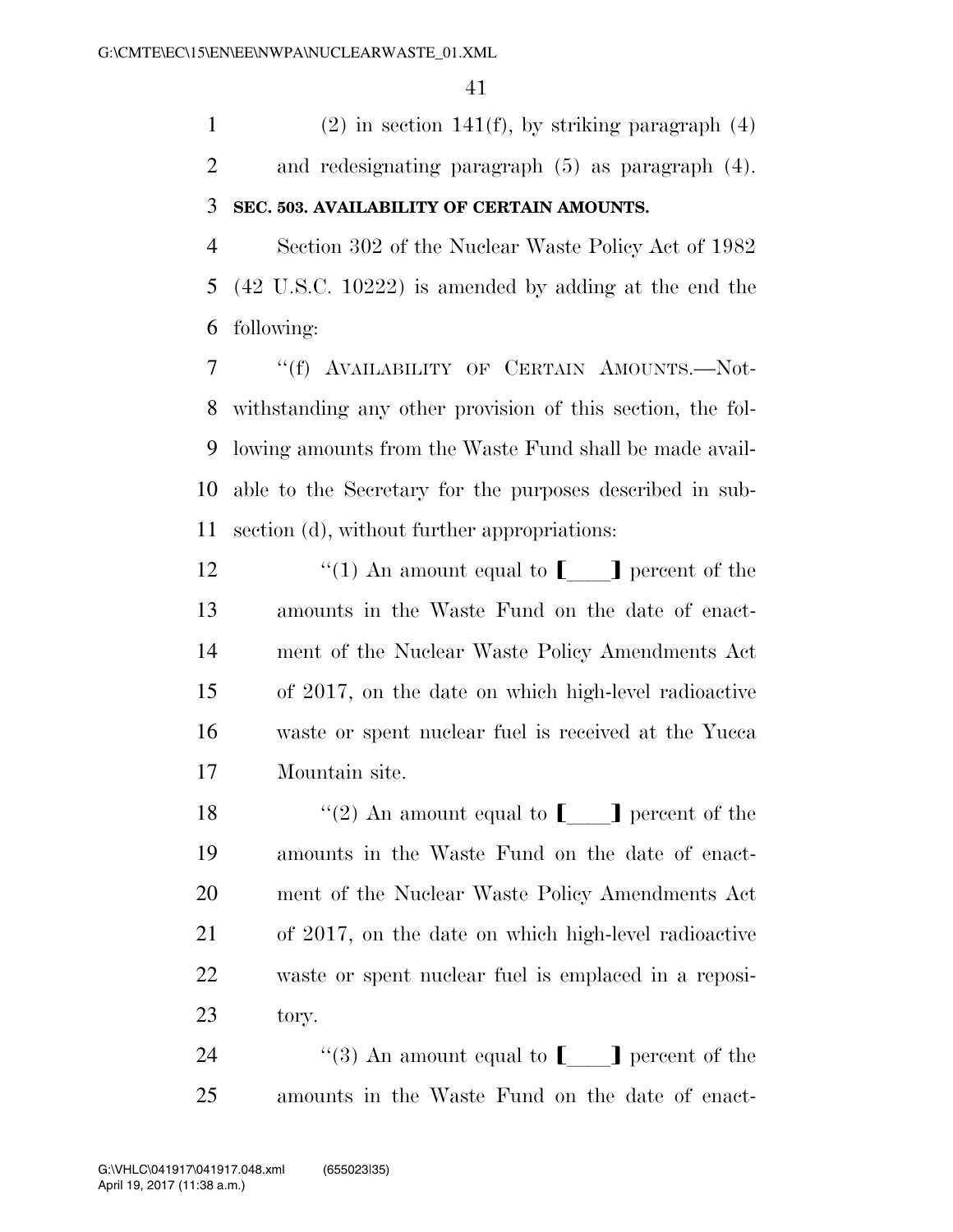ment of the Nuclear Waste Policy Amendments Act of 2017, on the date on which decommissioning ac- tivities related to a repository commence.  $\langle (4) \rangle$  An amount equal to **definition** percent of the amounts in the Waste Fund on the date of enact-

 ment of the Nuclear Waste Policy Amendments Act of 2017, on the date on which post-decommissioning maintenance or monitoring related to a repository commences.

 $\frac{10}{5}$  An amount equal to any fee collected pur- suant to subsection (a)(3) after the date of enact- ment of the Nuclear Waste Policy Amendments Act of 2017, on the date on which such fee is collected.''.

## **TITLE VI—MISCELLANEOUS**

### **SEC. 601. CERTAIN STANDARDS AND CRITERIA.**

 (a) ENVIRONMENTAL PROTECTION AGENCY STAND-ARDS.—

 (1) DETERMINATION AND REPORT.—Not later than 2 years after the Nuclear Regulatory Commis- sion has issued a final decision approving or dis- approving the issuance of a construction authoriza-22 tion for a repository under section  $114(d)(1)$  of the Nuclear Waste Policy Act of 1982 (42 U.S.C. 10134(d)) (as so designated by this Act), the Ad-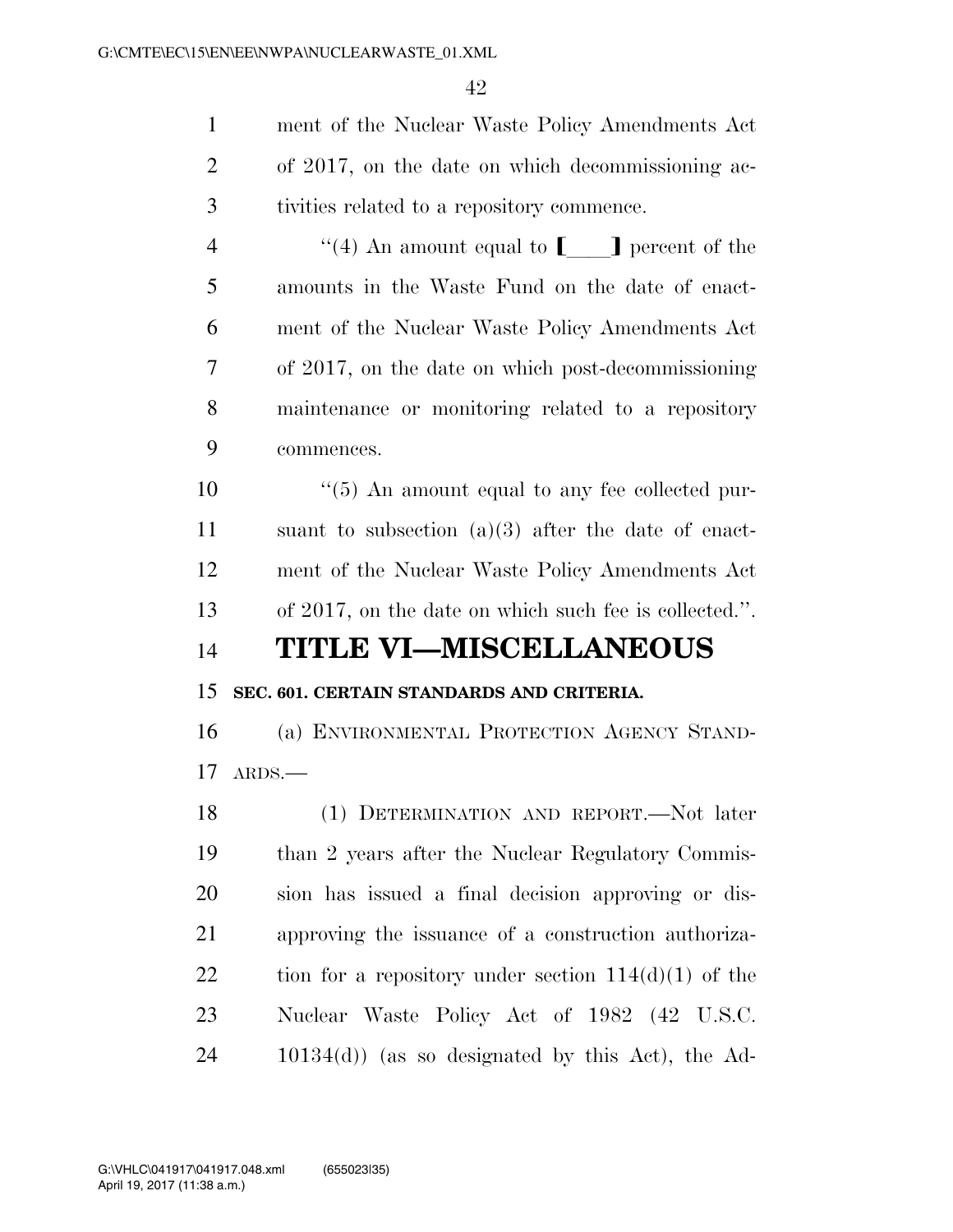|                | 43                                                      |
|----------------|---------------------------------------------------------|
| $\mathbf{1}$   | ministrator of the Environmental Protection Agency      |
| $\overline{2}$ | shall—                                                  |
| 3              | (A) determine if the standards promul-                  |
| $\overline{4}$ | gated under section $121(a)$ of the Nuclear             |
| 5              | Waste Policy Act of 1982 (42 U.S.C. 10141(a))           |
| 6              | should be updated; and                                  |
| 7              | (B) submit to Congress a report on such                 |
| 8              | determination.                                          |
| 9              | (2) RULE.—If the Administrator of the Envi-             |
| 10             | ronmental Protection Agency determines, under           |
| 11             | paragraph (1), that the standards promulgated           |
| 12             | under section $121(a)$ of the Nuclear Waste Policy      |
| 13             | Act of 1982 (42 U.S.C. 10141(a)) should be up-          |
| 14             | dated, the Administrator, not later than 2 years        |
| 15             | after submission of the report under paragraph          |
| 16             | $(1)(B)$ , shall, by rule, promulgate updated standards |
| 17             | under such section.                                     |
| 18             | (b) COMMISSION REQUIREMENTS AND CRITERIA.               |
| 19             | (1) DETERMINATION AND REPORT.—Not later                 |
| 20             | than 2 years after the Nuclear Regulatory Commis-       |
| 21             | sion has issued a final decision approving or dis-      |
| 22             | approving the issuance of a construction authoriza-     |
| 23             | tion for a repository under section $114(d)(1)$ of the  |

Nuclear Waste Policy Act of 1982 (42 U.S.C.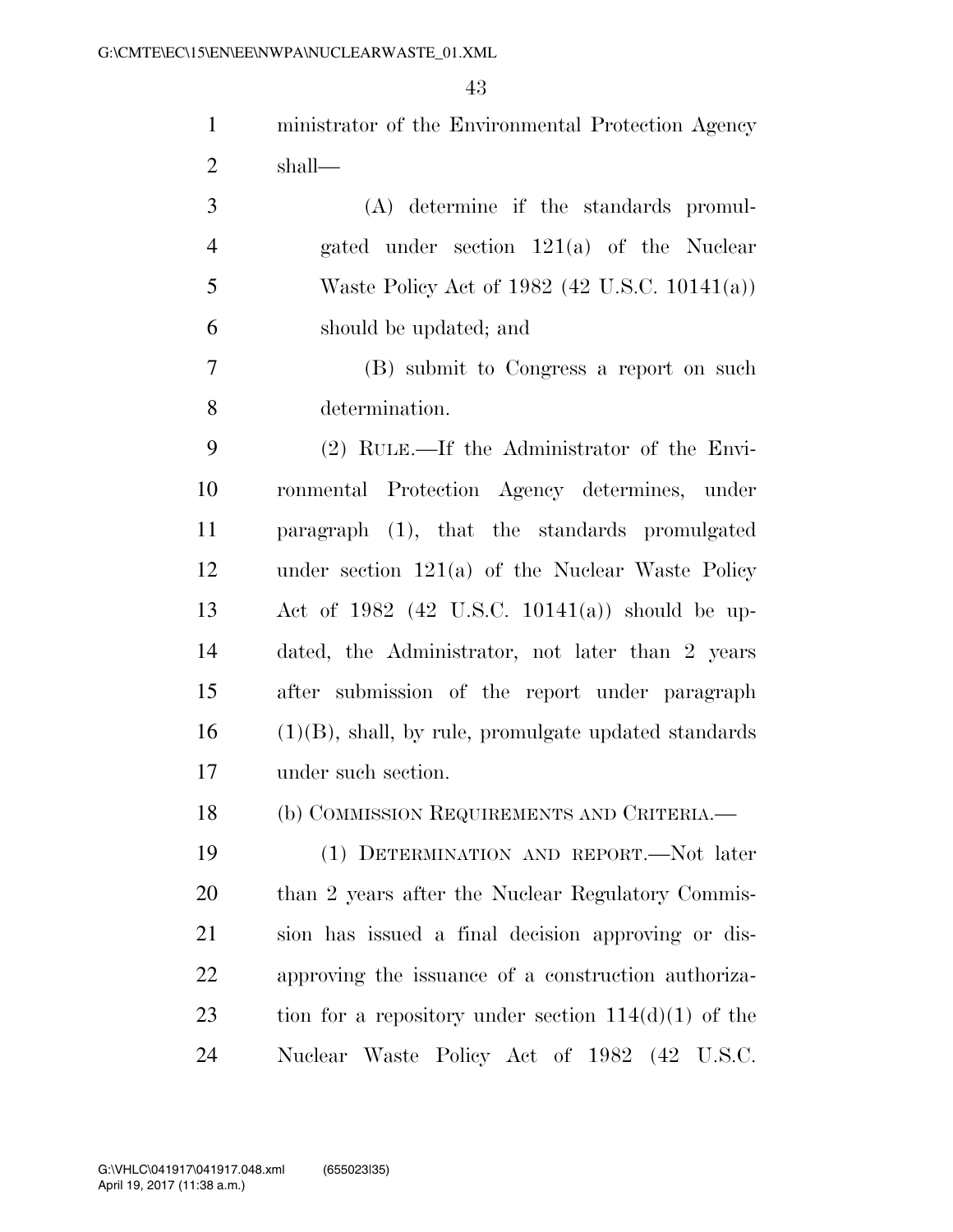| $\mathbf{1}$   | $10134(d)$ (as so designated by this Act), the Com-         |
|----------------|-------------------------------------------------------------|
| $\overline{2}$ | mission shall—                                              |
| 3              | $(A)$ determine if the technical requirements               |
| $\overline{4}$ | and criteria promulgated under section 121(b)               |
| 5              | of the Nuclear Waste Policy Act of 1982 (42)                |
| 6              | U.S.C. $10141(b)$ should be updated; and                    |
| 7              | (B) submit to Congress a report on such                     |
| 8              | determination.                                              |
| 9              | (2) RULE.—If the Nuclear Regulatory Commis-                 |
| 10             | sion determines, under paragraph (1), that the tech-        |
| 11             | nical requirements and criteria promulgated under           |
| 12             | section 121(b) of the Nuclear Waste Policy Act of           |
| 13             | $1982$ (42 U.S.C. 10141(b)) should be updated, the          |
| 14             | Commission, not later than 2 years after submission         |
| 15             | of the report under paragraph $(1)(B)$ , shall, by rule,    |
| 16             | promulgate updated technical requirements and cri-          |
| 17             | teria under such section.                                   |
|                | 18 SEC. 602. OFFICE OF CIVILIAN RADIOACTIVE WASTE MAN-      |
| 19             | <b>AGEMENT.</b>                                             |
| 20             | (a) AMENDMENT TO THE NUCLEAR WASTE POLICY                   |
| 21             | ACT OF 1982.—Subsection (b) of section 304 of the Nu-       |
| 22             | clear Waste Policy Act of $1982$ (42 U.S.C. $10224(b)$ ) is |
| 23             | amended to read as follows:                                 |
| 24             | $``$ (b) DIRECTOR.—                                         |
|                |                                                             |